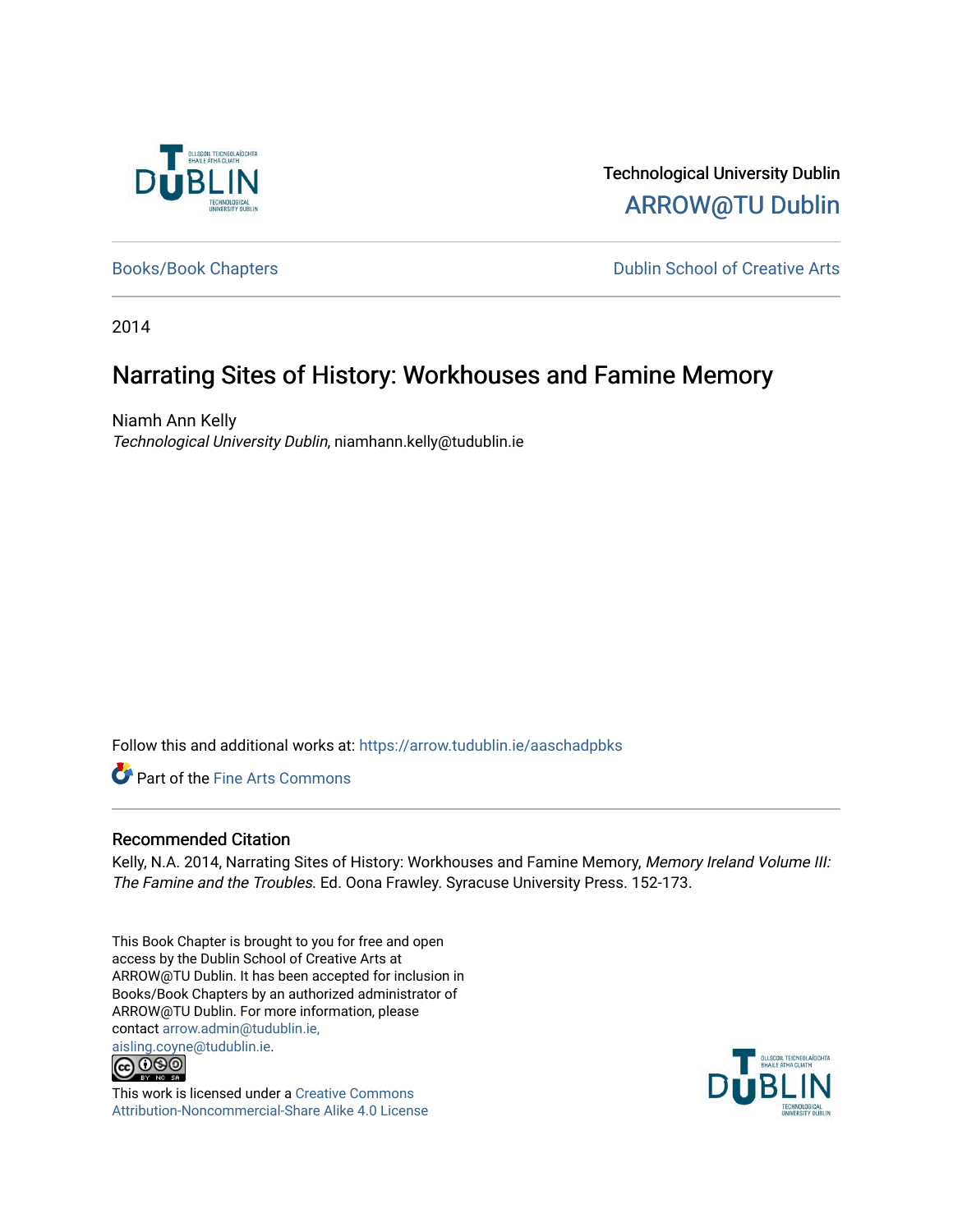Narrating Sites of History: Workhouses and Famine Memory

#### Niamh Ann Kelly

Emblematic of a dark period in a troubled colonization, the workhouse is a dirty word in Irish history. Its system, buildings and sites comprise a challenging representational struggle between erasure and reconstruction in remembrance. Workhouses took years to build, employed thousands in the building process and subsequently housed hundreds of thousands from 1840s onwards and yet remain a quiet aspect of Famine Memory in visual and material culture.<sup>1</sup> The absence of extensively conserved workhouses is a consequence of life going on after the Famine, as some sites became utilized for different purposes and others succumbed to politically motivated destruction.<sup>2</sup> Workhouses have collective historical connotations beyond their strong literal connection to Famineera pauperism. Though few of the buildings remain structurally intact at the start of the twenty-first century, workhouses remained a feature of Irish life for the poverty-stricken who found themselves alone in the world up to the mid-twentieth century and the 'poorhouse' was a dreaded destination. The buildings were emotive colonial signifiers in the post-Famine era shadowed by connotations of social deprivation, minimal comfort and untimely death. Consequently, by the 1930s, many workhouse sites were destroyed or damaged because they were deemed symbolic targets of civil unrest and political action, not dissimilar to attacks on the 'Big Houses' of descendants of the landed gentry.

NA Kelly "Narrating Sites of History – Workhouses and Famine Memory" Chapter 6 *Memory Ireland Vol. III: Cruxes in Irish Cultural Memory – The Famine and the Troubles*, 2014. Series Ed. Oona Frawley. Syracuse University Press, 152-173.

There are no fully conserved or recreated sites inclusive of workhouse dormitories, dining halls and infirmaries in the country.<sup>3</sup> Written accounts of workhouses typically outline the rampant nature of illnesses in the workhouses, with matrons, clerks and physicians often succumbing to death along with inmates.<sup>4</sup> This essay focuses on heritage tourism and collective memory as interlinked concepts epitomized by narratives of modernity, where forged connections between history, visibility, voice, narrative and naming are enacted at two workhouse museum sites to make history readable: the Dunfanaghy Workhouse Heritage Centre in County Donegal and the Donaghmore Workhouse Museum in County Laois.

At Dunfanaghy and Donaghmore a complex collective past is capitulated through the naming of selected ordinary subjects of history. Conjuring collective remembrance at these sites thus negotiates a leap from narration of individuals' experiences to grappling with statistical information pertaining to a wider historic event that had extensive societal repercussions. Whether by means of personal stories or collective remembrance, it is issues of agency that most categorically manipulate the pressure and weight of a negative history.<sup>5</sup> Connectivity between spectatorship and voice are decisive in my reading, as at both sites the narrative representation of a woman or girl elucidates that her figure or identity presented through her Famine story cannot simply be regarded as her story, nor as only a local story. Each woman or girl's story represents a departure from silence, as un-speech becomes speech, but also delineates the depth,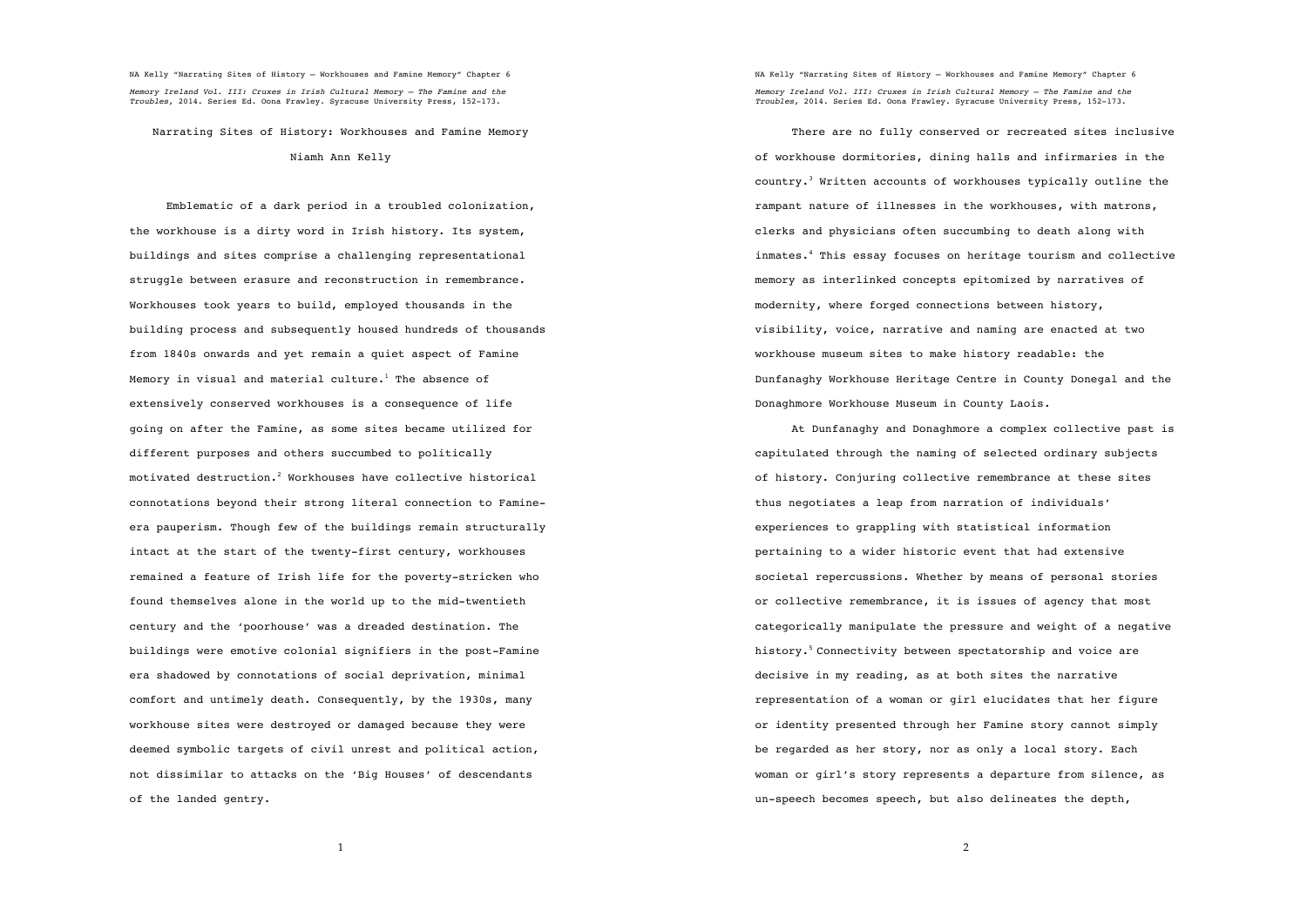breadth and nature of silences surrounding aspects of Famine remembrance. Such historical representation is contingent upon the established practices of cultural history generally and the nature of modernity named in an Irish context. Names, Numbers and Narratives of Suffering

On the Clare County Council website is a list of deaths that occurred in the Kilrush Workhouse and its auxiliaries from 25 March 1850 to 25 March 1851 ("Return of Deaths in Kilrush Workhouse, from 25 March 1850 to 25 March 1851"). Scrolling though the alphabetical list, amounting to sixtythree pages of print with an average of twenty-six people listed per page, brings the magnitude of Famine devastation into view. The Kilrush list provides a brief account of every entrant: name, gender, age and cause of death, which usually followed within months of entering the workhouse. The online presentation of information on deaths speaks to a widely based present-day desire to consider the variety and scale of Famine experiences through access to details about ordinary, normally unnamed people affected by the Famine.

Colm Tóibín writes of the prohibitive imbalance of evidence in Famine histories, noting the "copious documentary evidence about public policy and the administration of relief (or, indeed, its withholding) generated by those in charge, and the paucity of personal material about those who suffered" (2004, 13), creating a problem for Famine historians, and by implication anyone seeking to represent the Famine through recourse to material and visual culture. Tóibín and Diarmaid Ferriter draw the conclusion that "no narrative now seems

NA Kelly "Narrating Sites of History – Workhouses and Famine Memory" Chapter 6 *Memory Ireland Vol. III: Cruxes in Irish Cultural Memory – The Famine and the Troubles*, 2014. Series Ed. Oona Frawley. Syracuse University Press, 152-173.

capable of combining the sheer scale of the tragedy in all its emotion and catastrophe, the complex society which surrounded it and the high politics which governed it" (2004, 42). Their presentation in book form of a selection of documents relating to the Famine is designed to show the multifaceted and inherently contradictory nature of historical representation, complicated by what is left unsaid as much as by the innumerable ways in which what is iterated can be inferred.

Tóibín relies upon the device of naming as a way into his presentation of the Irish Famine. He begins his essay with a reference to Coole Park in County Galway, the house where W.B. Yeats often stayed when visiting the west of Ireland. Quoting Yeats' poem "Coole Park, 1929", he proceeds to discuss the estate's owner from 1880, Lady Augusta Gregory, by way of introducing Lady Augusta's husband, Sir William Gregory, who proposed the socially devastating Gregory Clause, or the Quarter Acre Clause.<sup>6</sup> Tóibín then draws attention to the restoration of a cathedral in Enniscorthy, County Wexford – Tóibín's hometown – designed by AWN Pugin and built during the Famine.

Catching the reader's attention with named standards of culture suggests that Tóibín is readily aware of the persuasive value of recognition. His naming of people most likely already known to the reader points equally to the absence of names for those who suffered most during the Famine. Considering both Yeats and Pugin offers a way into examining Famine history that connects to Terry Eagleton's comment: "[...] the modern period in Ireland flows from an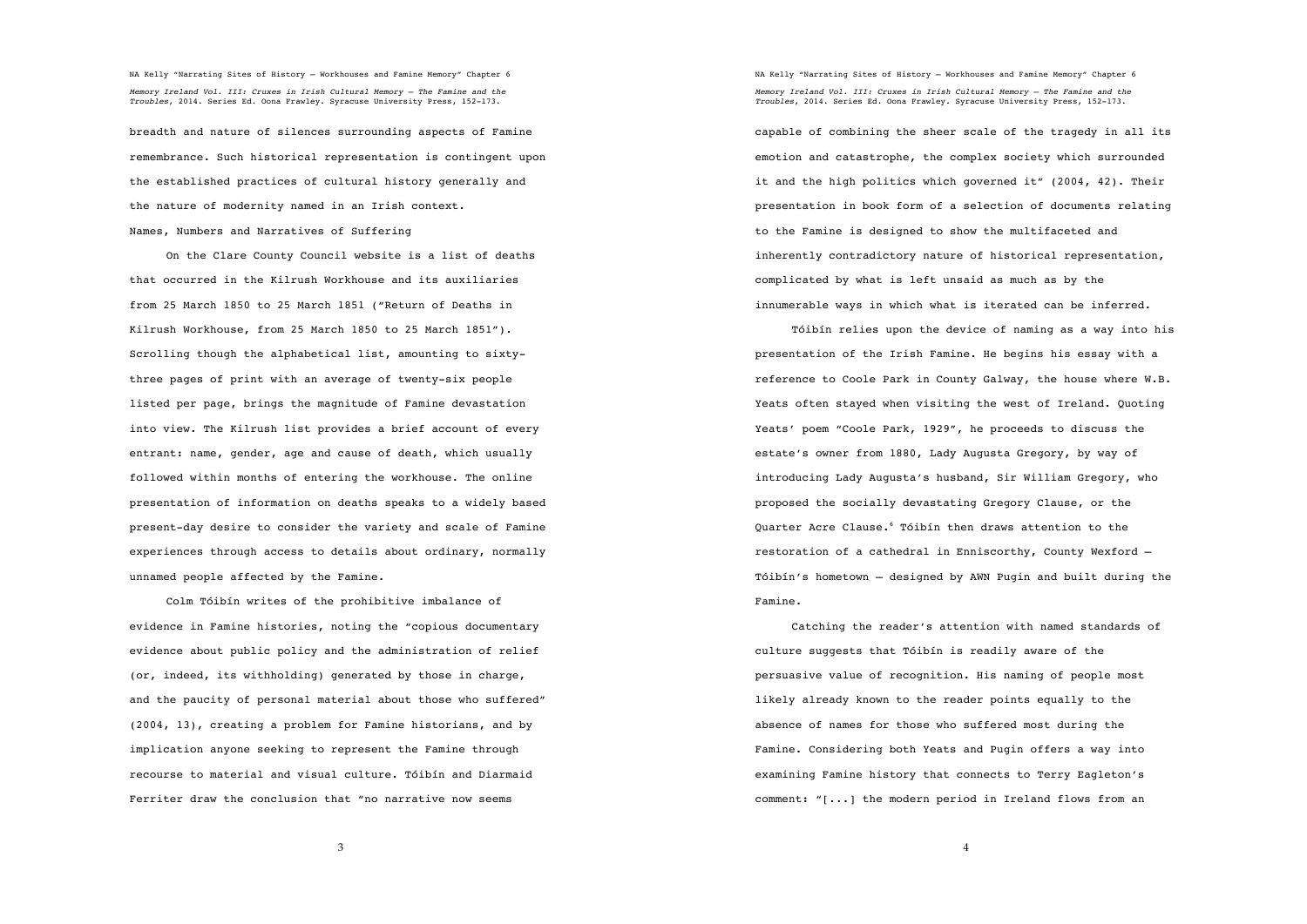origin which is also an end, an abyss into which one quarter of the population disappears" (1995, 14). Yeats and Pugin are historicized in terms of their contributions to a modern Irish culture and so each differently reflects the heterogenous relationship between Ireland and Britain inscribing Anglo-Irish culture in the modern era. If, as in Eagleton's description, the Famine can be read as a temporal black hole in which one societal structure was slowly brutally replaced by another, Tóibín clarifies the point that the Famine, as event, comprises a sharp division in Irish history. He writes: "The cathedral is the beginning of real time: what happened before it is history" (1995, 27). Before the Famine, he implies, there were nameless masses; after it, celebrated poets and renowned architectural wonders.

From this "abyss" emerged a modern independent Ireland, contingent with modernity in a temporal sense and with it, endlessly polarizing processes of history as a strategy of naming. Between renown and infamy emerges another gap: a yawning cavern between famed creative individuals and anonymous suffering hordes. This is an engagement still played out, and in some cases redressed, in one of the most appellation-obsessed aspects of contemporary life: tourism. At the Dunfanaghy and Donaghmore workhouse museums the representational devise of narration negotiates the problems of naming and the contingent inadequacy of numerical accounts to configure a series of inquiries into how perspectives on a collective memory that is largely missing an archive in the conventional sense can be articulated at all.

NA Kelly "Narrating Sites of History – Workhouses and Famine Memory" Chapter 6 *Memory Ireland Vol. III: Cruxes in Irish Cultural Memory – The Famine and the Troubles*, 2014. Series Ed. Oona Frawley. Syracuse University Press, 152-173.

The twinned concern of how numbers and names are utilized in collective memory arises in accounts of sustained atrocity in other historical and trans-geographical contexts. Naomi Mandel has written on instances of competitiveness arising between different culturally described injustices, focusing on the controversy surrounding Tony Morrison's use of the phrase "60 million and more" at the start of her novel Beloved.<sup>7</sup> This triggered debates over what the figure might imply: 6 million is a common figure for Holocaust deaths, while the figures on slavery are, essentially, so pervasive as to be hidden. Morrison reveals that she invoked the figure so that its reader would feel "snatched, yanked, thrown into an environment completely foreign [...] Snatched just as the slaves were from one place to another" and suggests "the work of language is to get out of the way" (Mandel 2002, 602).

Appearing to counter Morrison's claim of the usefulness of contemplating a numerical mass is Tóibín's remark on the indicative outcome of naming individuals in accounts of Famine: "Pondering the names makes you wonder about the whole enterprise of historical writing itself, how little it tells us, how brittle are the analyses of administrative systems in the face of what we can imagine for ourselves just by seeing a name with a fact beside it" (2004, 14).<sup>8</sup> Both Morrison and Tóibín are writers of fiction and so they eloquently make a convincing case, from different outsets, for imaginative realizations of history. While Morrison's appropriation of numbers creates a debate on what happens in attempts to statistically account for mass suffering, Tóibín is more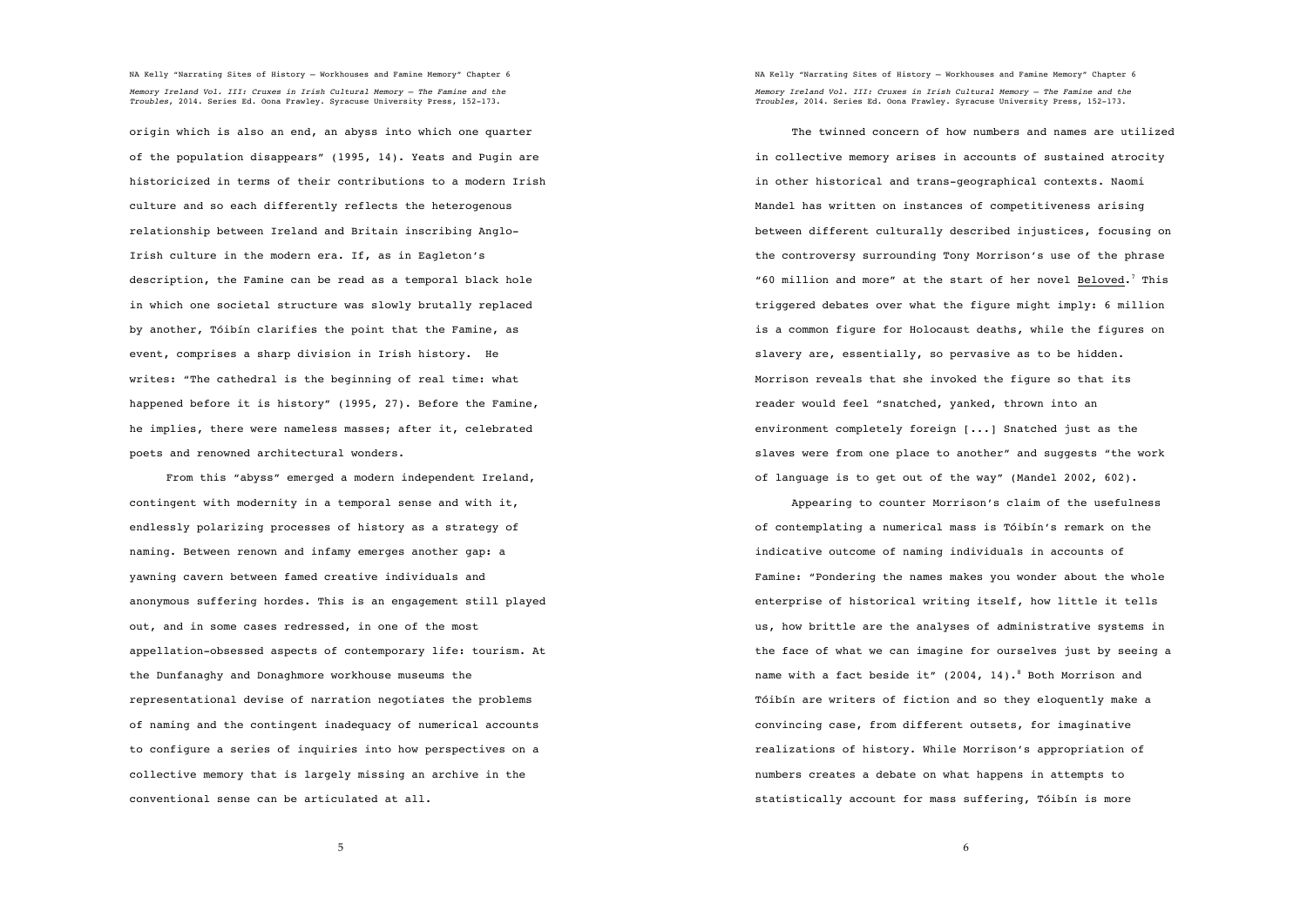direct in assessing the potential of personal experience to convey historical instances.

The Kilrush web list exemplifies the breach between scale and specificity encountered by chroniclers and historians. Each individual's condition, though curt in content and presented in a tabulated electronic medium, remains separated as a negotiation of the space between the vast extent of Famine and the experience of those most affected. An unremittingly personal document, the webpage amasses to a community's depletion. Similarly indicative of broader experiences of the masses, individual accounts act as signifiers of the incalculable scale of history. To consider examples of this representational strategy in workhouse museums, therefore, some reflection on the evolution of the workhouse system and building and the volume and nature of statistical information is necessary as it provides the common context for promotions of individual stories in heritage tourism. As at both Dunfanaghy and Donaghmore emphasis is placed on Famine experiences of a girl or woman, I will also focus on the impact of the Famine on female populations in Donegal and Laois in particular.

Workhouses, Women and Micro-history

On 31 July 1838, an Act "for the more effectual Relief of the Destitute Poor in Ireland" became law (O'Connor 1995, 68). With this Poor Law Commissioners for England and Wales gained authority to appoint Assistant Commissioners for Ireland. A poor rate was levied to enact the decisions of that Commission and emigration assistance was to be provided to those who met

NA Kelly "Narrating Sites of History – Workhouses and Famine Memory" Chapter 6 *Memory Ireland Vol. III: Cruxes in Irish Cultural Memory – The Famine and the Troubles*, 2014. Series Ed. Oona Frawley. Syracuse University Press, 152-173.

certain criteria evaluated at a local level. $^9$  Ireland was divided into 120 Unions and a total of 130 workhouses were to be built. By 1843, 112 workhouses were complete and the rest nearing completion (O'Connor 1995, 89). The later increase in unions to 130 was a result of the Poor Law Amendment (Ireland) Act of June 1847 (Jackson 1999, 75).

English architect George Wilkinson designed the prototype workhouse complex. He modelled his generic design directly on workhouses he had built in Wales and England, and the Irish ones were similarly functional in plan. The layout was largely repeated throughout the country, though a few sites were adapted from other uses.<sup>10</sup> Wilkinson's site plan echoed standard practices within prison and hospital design, where panoptical notions of visual power are key to strategies of surveillance and subjugation. The buildings usually had four distinctive court-yarded areas. The entrance building was typically separated from the rest and was where inmates were formally admitted, washed down and had their own clothing taken away.<sup>11</sup> Behind this, the main part of the building contained the accommodation for inmates and matrons. Beyond this central area the dining hall was situated, with kitchens and washhouses at either side. The back end of the dining hall typically led to the infirmary. Later, fever houses were added in separate buildings, in recognition of the contagious nature of some illnesses at this time.

The majority of Irish workhouses were intended to house in the region of 600-800 inmates. The workhouse design and system was fundamentally designed to repel. Though admission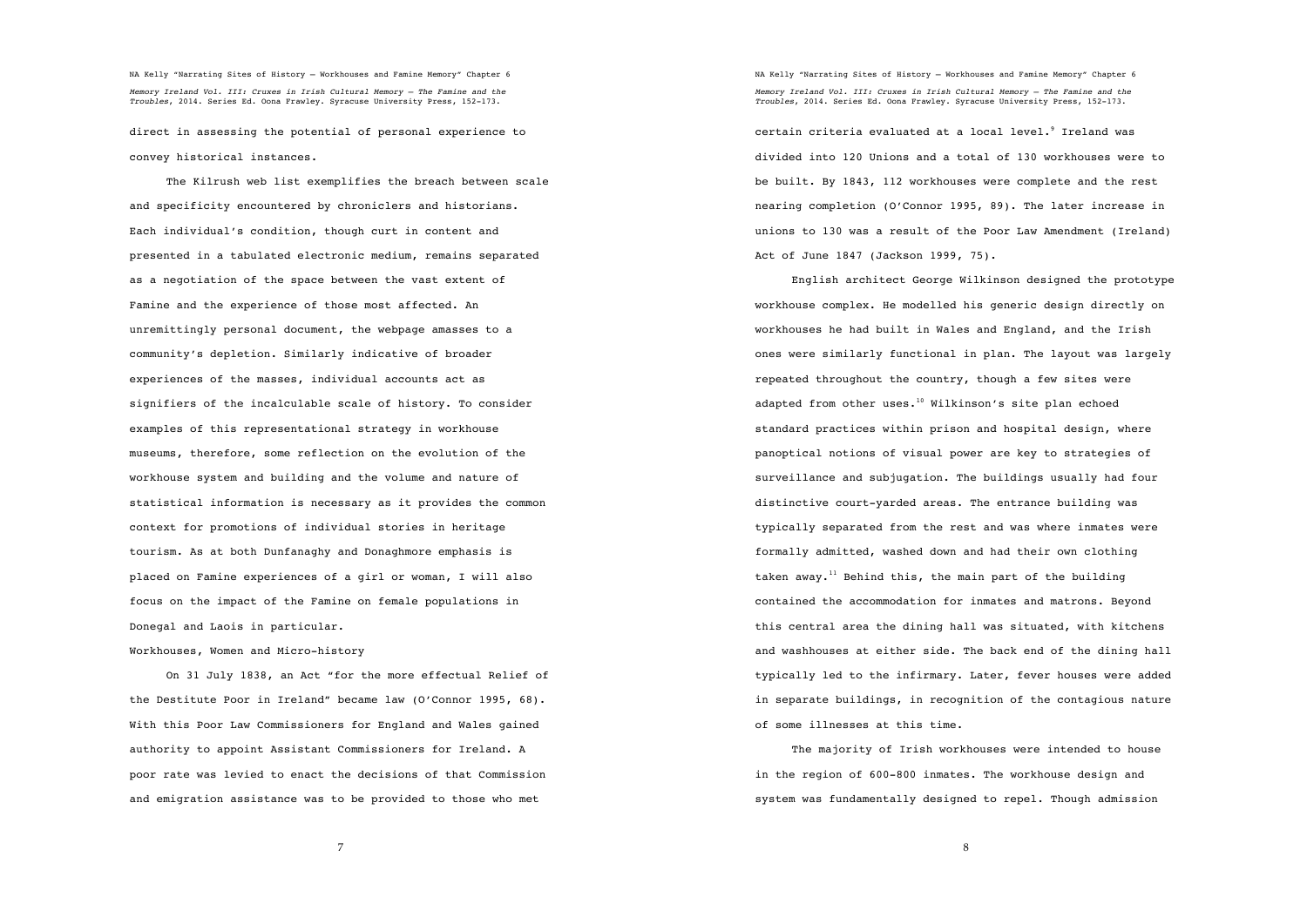to the workhouses was strictly by family, on entering the workhouse women, men, girls, boys and infants were all separated, which effectively broke up family units internally (McLean 2004, 59).<sup>12</sup> Sleeping conditions were basic and cramped even when not overcrowded. Added to this, the diet of Indian meal had poor nutritional value as it was often inadequately cooked and compounded inmates' vulnerability to illness. Within the workhouse, labour was officially promoted as a means for inmates to earn their keep and generally encourage good character.<sup>13</sup> For men, this usually meant grinding corn by turning enormous capstan mills, breaking stones or working on workhouse land, while women did needlework, cleaning, general household chores and took care of the infirm inmates (Kissane 1995, 98). Many unions took loans from the British Government to build the workhouses and the repayments were difficult during the economic crisis of the Famine, leading to administrative problems, which resulted in even more basic conditions.<sup>14</sup> By the summer of 1846, many workhouses were only half-full but by winter of that year most in Connaught and Munster were over-populated by hundreds, while Commissioners turned away hundreds more seeking shelter.

Of the 130 workhouses established, nineteen were in Connaught, thirty-six in Leinster, thirty-two in Munster and forty-three in Ulster (O'Connor 1995, 80). By the end of 1849 the capacity of occupancy in workhouses was for over 250,000 inmates at any given time (Kissane 1995, 89). In a table and map outlining population decline in Ireland between 1846 and 1851 (172-173), Connaught and Munster (both largely rural) are NA Kelly "Narrating Sites of History – Workhouses and Famine Memory" Chapter 6 *Memory Ireland Vol. III: Cruxes in Irish Cultural Memory – The Famine and the Troubles*, 2014. Series Ed. Oona Frawley. Syracuse University Press, 152-173.

presented as significantly affected by annual rates of excess mortality and general population decline.<sup>15</sup> These figures imply, in one reading, the success of the workhouse system and related supports as, proportionate to each local population, there were fewer Famine-related deaths in provinces with more workhouses. Another way of reading this statistic, however, suggests the imbalance in representational support by the workhouse system in poorer provinces meant that these populations were destined to die in larger ratios precipitated by the collapse of a fragile socio-economic agri-dependent system with the Famine. From these alternative readings it is apparent that statistics have an unstable, though affective, impact on recounting the scale of disaster.

How the Famine affected females specifically is debatable. The statistical account of male to female population ratios in 1841 and in 1851 show that overall ratios remained the same in each the counties of Donegal and Laois (Kennedy et al. 1999, 46), though at a national level the male population proportionately declined. Laois saw more of the younger male population survive than the female from 1841 to 1851, and there was also a relative increase in the ratios of the older population of males to females. These comparisons suggest that females of younger and older age were affected by Famine conditions more than males were, while early middleaged women survived relatively well. In Donegal greater numbers of older women survived than older men, while the younger populations broadly suffered or survived in equal proportion (Kennedy et. al. 1999, 48-49). The overall relative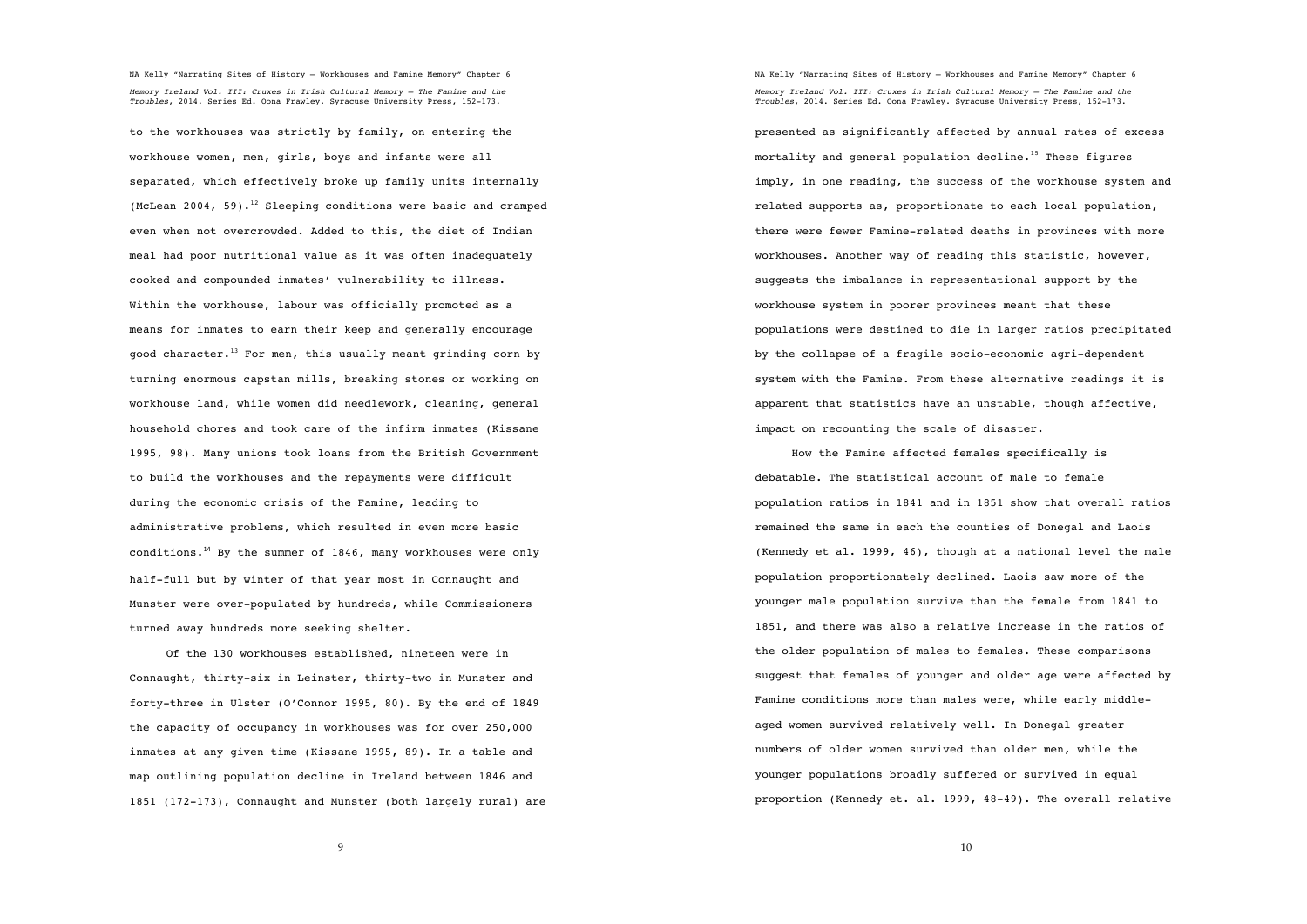male decline in population has often been presented as significantly defined by emigration. The uncertainty over how many died on emigrant journeys or soon after arrival in other countries is important missing information. Though women appear to have survived the Famine in greater ratios than men, these figures do not account for deaths among emigrants, which throws statistics of survival into question (Kennedy et. al. 1999, 40-41). Furthermore, the numbers do not account for quality of life, as the nature of survival was widely divergent.

Literacy is another, perhaps more distinct, matter. Both Donegal and Laois had higher illiteracy among women both before and after the Famine compared to men. However, literacy improved nationwide after the Famine (Kennedy et. al. 1999, 98-99). As in the double reading of locations of workhouses, this may suggest that the less literate people were, the more they were affected by the Famine. This generates an intriguing context for considering the issue of voice in representations of the Famine in heritage tourism realised through the narration of stories about women or girls, as at Dunfanaghy and Donaghmore.

It is unsurprising, then, that in representations of a history such as the Famine, where sources are riddled with uneven emphases, numbers might be supplanted by personal narration. In light of Natalie Zemon Davis's work, historical focus on an individual life (as opposed to the production of exhaustive biography) is a probable means to "an opening toward the society around him or her" (2010, 74). Individuals' NA Kelly "Narrating Sites of History – Workhouses and Famine Memory" Chapter 6 *Memory Ireland Vol. III: Cruxes in Irish Cultural Memory – The Famine and the Troubles*, 2014. Series Ed. Oona Frawley. Syracuse University Press, 152-173.

stories become indicative of, or stand in for, the social circumstance in which they are situated. However, Pierre Nora warns that interest in the individual lives of ordinary people is, ultimately, an inherently contradictory strategy of historical remembrance: "From countless 'microhistories' we take shards of the past and try to glue them together, in the hope that the history we reconstruct might seem more like the history we experience. One might try to sum all this up by coining a term like 'mirror-memory', but the problem is that mirrors reflect only identical copies of ourselves, whereas what we seek in history is difference – and, through difference, a sudden revelation of our elusive identity. We seek not our origins but a way of figuring out what we are from what we are no longer" (1996b, 13).

Nora also describes this wider collective interest as a desire to slow down time, which simultaneously implies a rejection of statistical history: "[. . . ] we read biographies of ordinary people as if to say that the "masses" can never be understood simply by, as it were, measuring their mass (1996b, 13). Such representations of the past then can potentially conform, in Nora's thesis, to a performed nostalgic positivism; a sense of time mediated through indicative places, stories and objects.

A resistance to enumerate mass suffering and death in the web-based Kilrush list forces its reader to consider information in terms of individual life experiences, while still remaining aware of the length of the list. As an expression of the depth of both individual experiences and the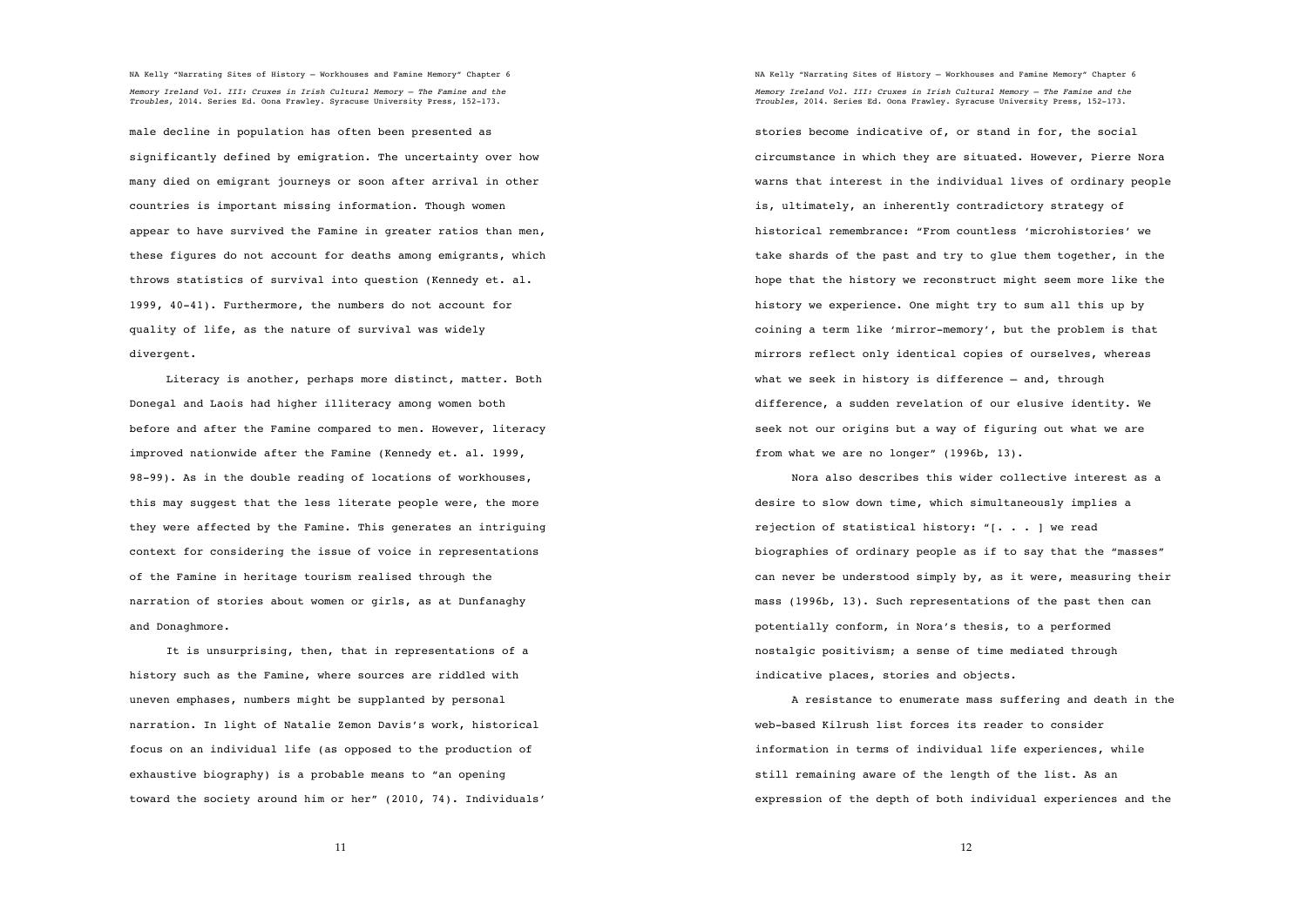breadth of the Famine's impact, the Kilrush list utilizes its dispensation of selectivity to posit speech and silence as equally active forces of both suppression and revelation: limited personal details appear, while the cumulative number is less easily arrived at. Alongside Nora's implication that over-identification with the "shards" of the past produces an inadequate reflection of history's function in the present day, it is also necessary to question if, to readers of the past, differentiation alone demonstrates historical change.

#### Utterances of History at Dunfanaghy and Donaghmore

Situated on the outskirts of the small town of Dunfanaghy, the Dunfanaghy Workhouse Heritage Centre (opened in 1995) is billed as a Famine museum by roadside signage. The centre is mostly concerned with the story of "Wee Hannah" (Hannah Herrity) and information on workhouse life and Famine conditions more generally. There is also a display about a local lake, a crafts centre, shop, art gallery and café on the same site. The exhibition center is located in part of the original nineteenth-century workhouse, the rest of which was demolished (fig.1).

# insert image here

The first floor of the small museum is developed around a series of inanimate tableau presentations depicting key episodes in Hannah's life. Mannequins are arranged in different settings to provide contemporary context for the time period depicted. On sale at the shop is a booklet of Hannah's story, narrated in the first person.<sup>16</sup> The promotional

NA Kelly "Narrating Sites of History – Workhouses and Famine Memory" Chapter 6 *Memory Ireland Vol. III: Cruxes in Irish Cultural Memory – The Famine and the Troubles*, 2014. Series Ed. Oona Frawley. Syracuse University Press, 152-173.

leaflet for the center describes her historical usefulness as an indicator of rural life in nineteenth-century Ireland: "See and hear 'Wee Hannah' tell the true story of her long life. 'Wee Hannah' talks of her harsh upbringing on a farm in the 1830's, her time in the Dunfanaghy Workhouse and eventually a more peaceful old age".

The first tableau area introduces Hannah as a young girl during Famine times (fig. 2). She sits alone in front of a traditional fireplace and behind her are two traditional weave baskets. One contains turf, the other rotting potatoes. In this material introduction to Hannah the museum designates her life as a story pertaining to the Famine.

### Insert image here

Throughout the exhibition, when the visitor enters a presentation area and presses a red wall button, the area lights up and an audio plays with a voiceover relating the story of each tableau and enlivening the frozen sequences on display. In one depiction, for example, the visitor meets Hannah surrounded by her sick and dying family, while in another a doctor visits her and her young siblings. Her mother died in childbirth during the Famine and Hannah left home shortly after. She then spent time in a local hospital and in Dunfanaghy workhouse and subsequently became a travelling woman, enduring a tough, impoverished life. In a later tableau, Hannah is shown as an adult in her own home, which she acquired shortly before her death.

At first walk-through the Famine may seem peripheral to Hannah's life, a mere side-story of her youth, but her status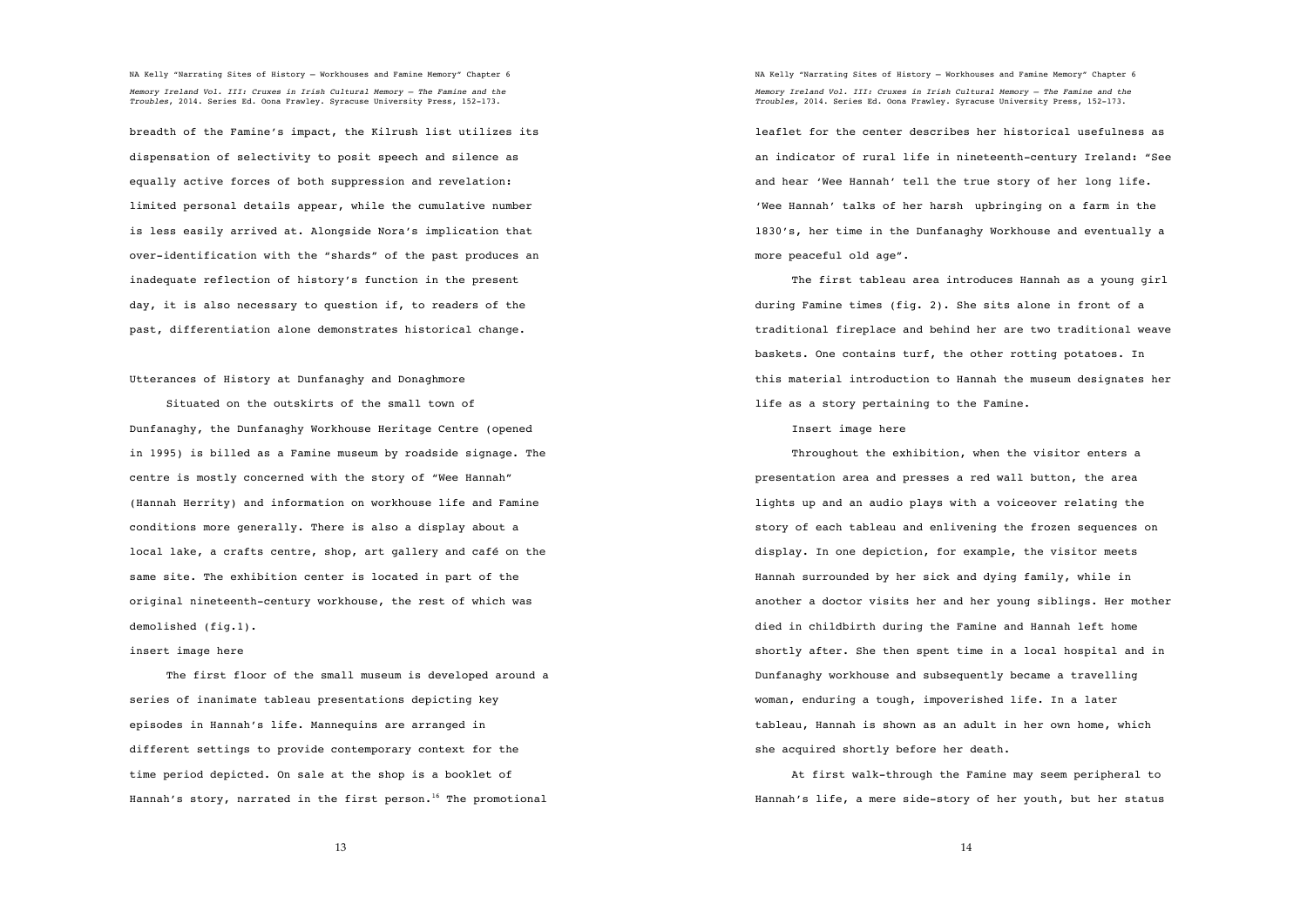as Famine survivor was pivotal in shaping the quality and direction of her life. Because of the historical timing and geographical location of her childhood, Hannah spent formative parts of her young adulthood in institutional care and in her later adult life was socially dependent. In the ground floor display areas, panels provide information on Famine statistics and facts and give details of workhouse life and diets (fig. 3). These rooms contextualize Hannah's life in the light of the wider societal impact of Famine relief institutions.

Insert image here

Conventions of dioramic presentation are marked in the tableaux, framing the representations within the parameters of a colonially described mediation of cultural identity. Henrietta Riegel comments that "museum exhibits can [...] be considered as very public forms of ethnography. Some of the critiques of museums stem from the fact that they control, interpret and impose classifications onto other people's history" (2004, 89). This has been symptomatic of a modernist museological practice of visualizing otherness through staging how people different from the viewer (in time or geography) lived. Such presentations exemplify the power relations of western ethnographic typographies and representational practices as associated with imperialisms of vision.<sup>17</sup> Therefore in the writing of ethnography, such as exhibition display, there is a "relationship between the construction of cultural difference and ethnographic distance" (88). This difference is comparable to a separation through time,

NA Kelly "Narrating Sites of History – Workhouses and Famine Memory" Chapter 6 *Memory Ireland Vol. III: Cruxes in Irish Cultural Memory – The Famine and the Troubles*, 2014. Series Ed. Oona Frawley. Syracuse University Press, 152-173.

performed and visualised in material culture, sought by the reader of history of Nora's description.

Applying Barbara Kirshenblatt-Gimblett's concept "in situ", Hannah functions as an object that "is a part that stands in a contiguous relation to an absent whole that may or may not be re-created" (1998, 19). In relation to the general Famine information, Hannah is equally an object "in context", placed in "a theoretical frame of reference" (21). However, at Dunfanaghy the subject of the tableaux is not only named, situated and contextualized but also speaks, which might imply that she is somehow nearer to the visitor than an unnamed and silent subject. At Dunfanaghy it is time that creates the primary tunnel of imperial vision, positioning Hannah as both in situ and in context, and formulates a newer colonization of its subject by historical distancing. The conundrum of historical representation's relationship to the reader, which Nora alludes to as the shards of a broken mirror that fail to give a full reflection of the identity-seeking self, is interrogated in the presentation of Hannah's life through experiential time.

Addressing a burgeoning desire in heritage and museum practices for personal witnessing, in the here-and-now, of an elsewhere or past that can only remain distant, devices used to make other places or the past seem more immediate actually highlight the inaccessibility of history.<sup>18</sup> At Dunfanaghy, the mannequins, temporary audio and lighting up of the tableaux and even the book accentuate how removed the visitor is from the past. While Hannah may be a figure identifiable with the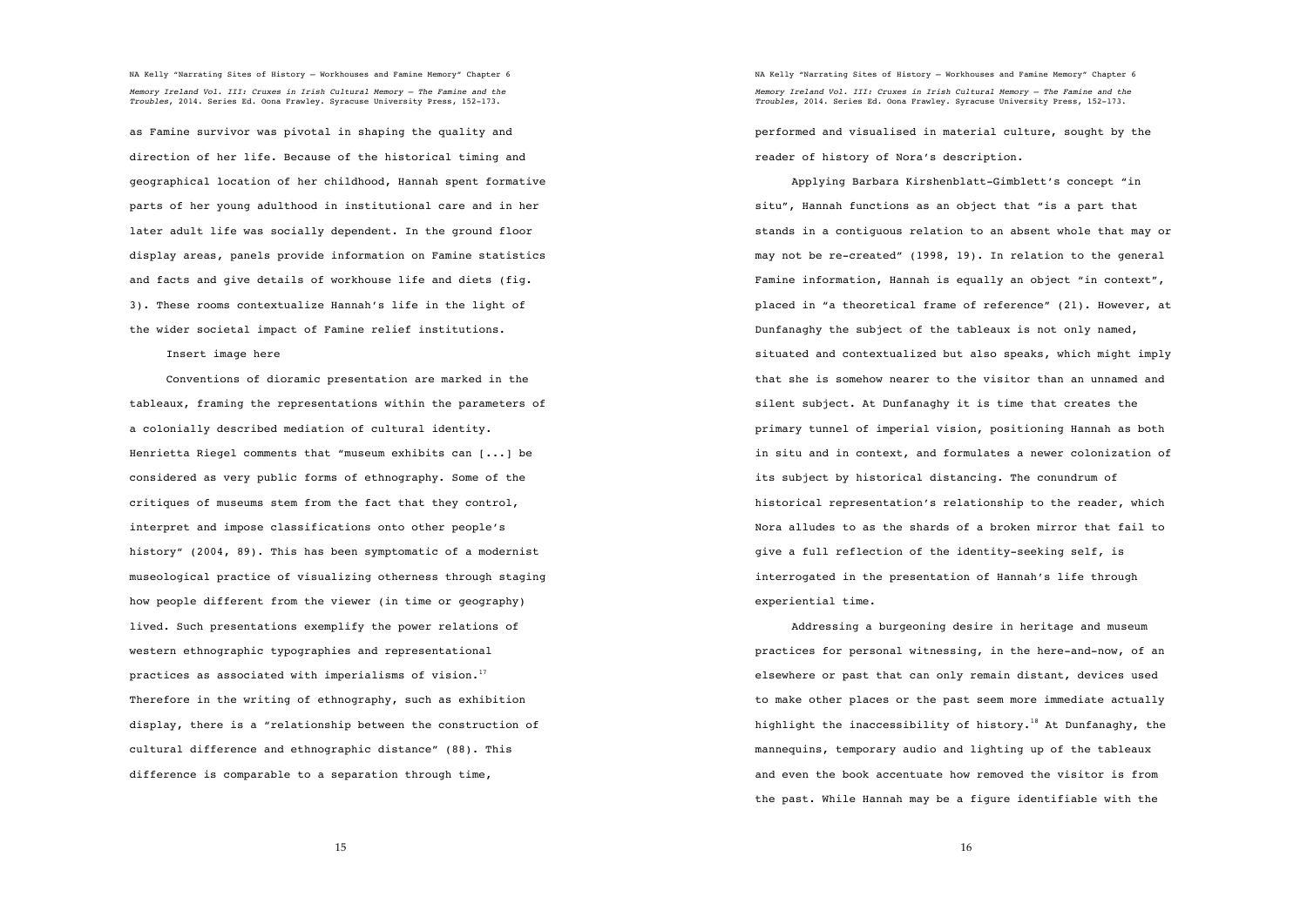past of Irish people visiting the centre, a more convincing difference between Hannah and any visitor dominates the museum. Beyond Nora's assertion of making visible how much the visitor has changed since then (the time of history – also a notion of difference), it is the power of speech which, perhaps inadvertently, acts as the clearest device of identity differentiation at Dunfanaghy. The observational quality of passing through Hannah's life and the necessity of a visitor's presence to illuminate the staged scenes of her life and activate her enacted audio story are powerful reminders that the voice of history relies entirely on being asked to speak. By Joan W. Scott's description, "[i]t is not individuals who have experience but subjects who are constituted through experience" (1991, 779).<sup>19</sup> Not only at a distance in time, Hannah is forcibly a subject of historical perspective, speaking only when a visitor chooses to place her, as a constructed subject, in their line of vision and hearing, or open the pages of her engrossing life-story.

The issue of who gets to speak is addressed differently at the Donaghmore Workhouse and Agricultural Museum (opened in 1993) in Laois (fig. 4). The abbreviated and moving tale of Margaret Fitzgerald is one of the key ways in which this museum utilizes personal narrative as one aspect of its wider representations. Located in rural Laois, the museum's aim is to represent roots, causes and outcomes of the workhouse system in Ireland and also displays a collection of agricultural artefacts in one of the workhouse buildings. The museum website highlights that: "[o]ne of the five buildings

NA Kelly "Narrating Sites of History – Workhouses and Famine Memory" Chapter 6 *Memory Ireland Vol. III: Cruxes in Irish Cultural Memory – The Famine and the Troubles*, 2014. Series Ed. Oona Frawley. Syracuse University Press, 152-173. of the Workhouse Museum is restored to its previous state and stands empty with its white washed walls reflecting the bleak stories of life 150 years ago in the Workhouse" (http://www.donaghmoremuseum.com/index.html).<sup>20</sup>

Insert image here

Thomas Blom notes that media (global) usually provides the first impressions of a place or region (local) (2000, 30). In light of this, the emphasis on the Donaghmore website is cause for thought. Highlighted on the website is the story of a young woman's fraught time at the workhouse. Online, a transcribed series of dated entries from a report book recounts how Margaret was refused the right to emigrate following her entry to the workhouse. From there, after a violent aggression, she was sent to jail. On her release from jail she sought refuge in the same workhouse, was refused entry, and again became violent, which led to further prosecution. If global media shapes perceptions of what is yet to be physically encountered, the web transcription of the selected facts on Margaret positions her story (and any others that might be added) as pivotal to the museum's representation of workhouse life.

On the ground floor in the main museum building, a former schoolroom for boys houses a small exhibition area of panels with general information on the workhouse system in Ireland and specific details on the history of the Donaghmore Workhouse. Throughout the building, other rooms have brief panels on workhouses and upstairs one room contains furniture,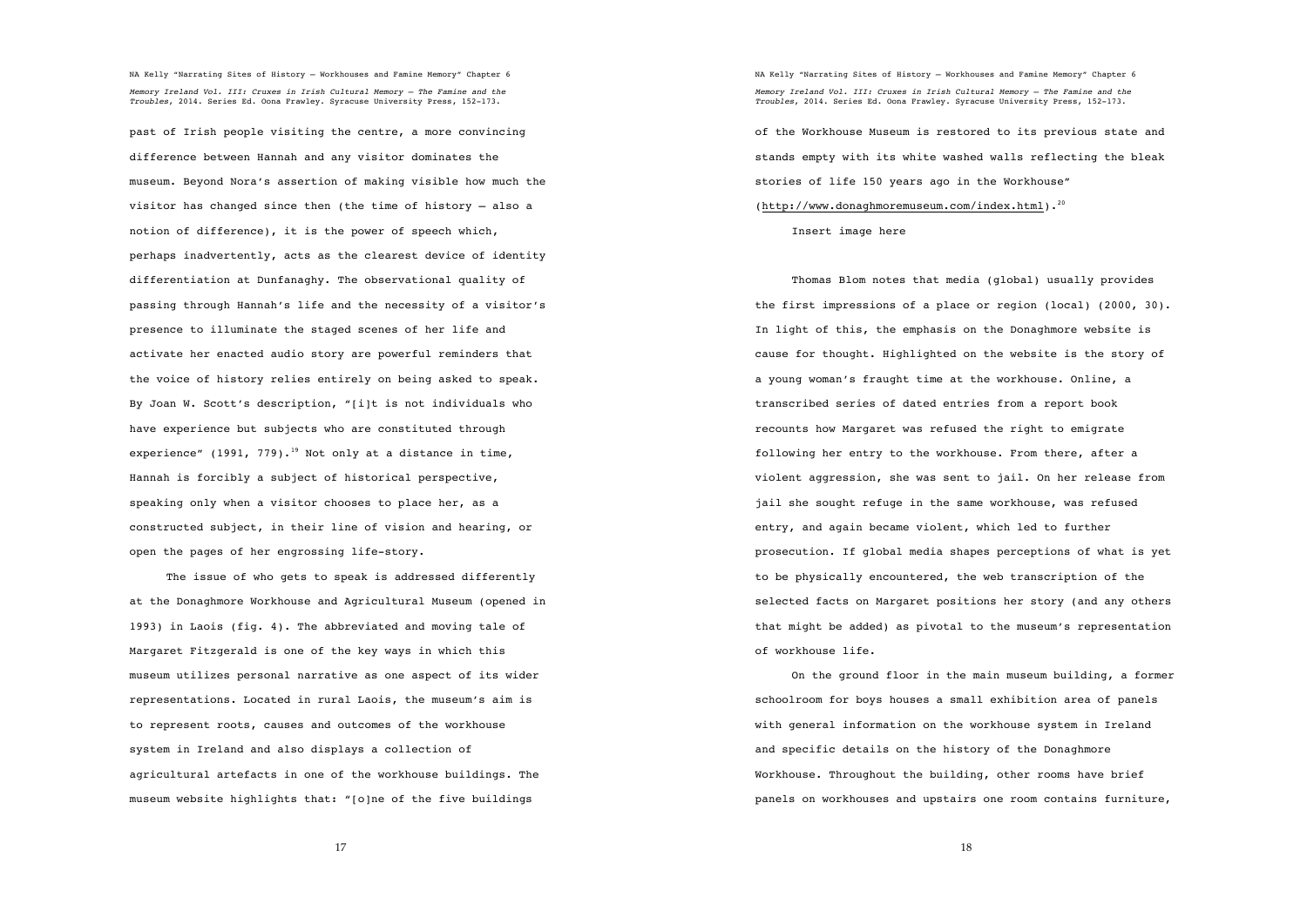including a bed with a mannequin in it, demonstrating what the matron's room would have been like. Across the small landing area are dormitories, left bare (fig. 5). A guide is required to open up the spaces and switch on an audio that plays through the rooms and provides an account of the site and workhouse life.

Insert image here

In the schoolroom exhibition area, one of a number of free-standing panels provides information on four different people involved with the workhouse, one of whom is Margaret (fig. 6).<sup>21</sup> Her story stutters incomplete and the panel details only cover a brief period, from September 1859 to July 1860. However, an audio played through speakers in the room informs the listener that she may have "been framed" for "pushing Miss Bergin down the stairs". Elsewhere in the room the visitor reads that Miss Anne Bergin was a teacher at the workhouse. In the other restored workhouse building, in the Agricultural Exhibition rooms, a newspaper article is displayed which recounts a 2006 Halloween pageant performed by the local community at the workhouse museum. This text suggests that Margaret was eventually sent to Van Diemen's Land (now Tasmania, Australia) where Irish (and British generally) convicts were sent in the nineteenth-century (The Leinster Express, 8 November 2006). $^{22}$ 

Insert image here

As with Hannah's story, this timeframe of post-Famine adulthood points to the social consequences of life in the workhouse after the Famine. Counter to Hannah's story, the

NA Kelly "Narrating Sites of History – Workhouses and Famine Memory" Chapter 6 *Memory Ireland Vol. III: Cruxes in Irish Cultural Memory – The Famine and the Troubles*, 2014. Series Ed. Oona Frawley. Syracuse University Press, 152-173.

museum visitor at Donaghmore is left with a largely censored life-story from the past, as only a glimpse of Margaret's troubled engagement with the workhouse system is revealed. Furthermore, she is not the narrator of her story, which appropriately echoes her disempowered status during her life. In another context, Irene Kacandes proposes that narrative indirectness can convey the subject's own lack of access, as well as the text's, to her psyche, implying that the loss of voice can be meaningfully deployed in telling a story (1999, 63), as it is at Donaghmore. The contrast between Hannah's first-person narrative and reading about Margaret in the third person denotes a marginal difference in power over the direction of their lives.

The veracity of either Hannah's or Margaret's story is questionable in a strict sense: Hannah's because of its retrospective framing and Margaret's due to its lack of clear closure. Ann Rigney remarks that the process of remembering is not always aligned to truth about the past: "[... ] certain things are remembered  $\lceil . . . \rceil$  because they are somehow meaningful in the present", rather than "authentic" (2004, 381). Due to a lack of fuller accounts from workhouse occupants, the representations of these two personal narratives indicate the function of imagination at play in heritage tourism. More specifically, Famine memory at Dunfanaghy and Donaghmore is constructed across notions of local, national and global cultures enacted by two representational strategies. Firstly, in the context of remembering the Famine, the survival stories of Hannah and of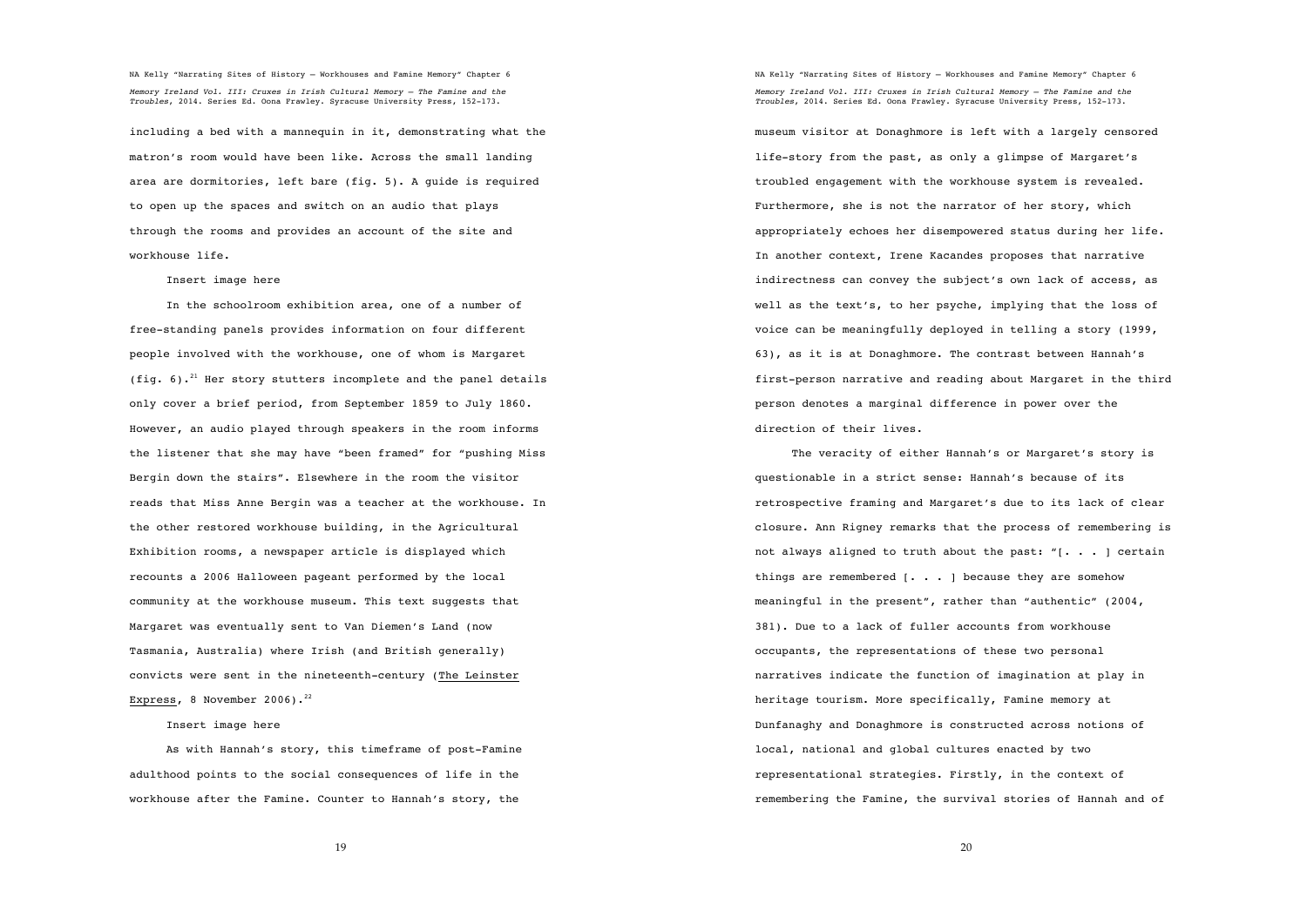Margaret insist that the local and national event being remembered had consequences beyond its usual historically defined duration. $^{23}$  Secondly, both museums place indicative emphasis on a girl or woman. As protagonists in Famine history, the testimonies of Hannah and about Margaret are placed within the internationally recognized format of a potentially vulnerable but remarkably articulate or lively girl or woman.

In relation to the narrator/protagonist as survivor, at Dunfanaghy, the hardiness of Hannah is suggested as key to her survival: she is presented as a spirited and determined person ("[...] who impressed all who met her", Dunfanaghy Workhouse, 3). However, though Hannah survived the Famine as a young girl and lived until the age of either eighty-nine or ninety, a very good age for that period, she did not live well. Achieving little personal independence in her latter years, she worked extremely hard in service of one kind or another for most of her life. Though the museum and book suggest her indomitable character aided her survival, the genetic luck of a healthy constitution was perhaps significant. As a depiction of an economically deprived life, the story of Hannah effectively eschews simplified celebratory accounts of survival. At Donaghmore, the morsel of Margaret's story the visitor can piece together regards only her discipline and results in an even less palatable notion of survival in historical representation. The outcome of Margaret's life is undisclosed in the museum panel and she is not directly illustrated by image or mannequin. As a protagonist of a local

NA Kelly "Narrating Sites of History – Workhouses and Famine Memory" Chapter 6 *Memory Ireland Vol. III: Cruxes in Irish Cultural Memory – The Famine and the Troubles*, 2014. Series Ed. Oona Frawley. Syracuse University Press, 152-173. Famine history her lack of voice is underscored by the

clinical representation of a truncated narrative, accentuating, upon comparison, the unusually full evidence suggested by Hannah's representation at Dunfanaghy.

Visitors to both sites are effectively encouraged to consider a sustained account of the Famine and are provided with an alternative route for negotiating past destitution of this period than more typically presented, for example, through representations focusing on the two-pronged option of either death or emigration. More widely, Famine memory is conspicuous as a set of narratives both fragmented and about fragmentation: dispossession of personal control, splitting of families and disruption of communities. Acknowledging Famine experiences as a collection of many stories, Hannah's long harsh life and the undisclosed outcome of Margaret's embody aspects of the qualitatively protracted and socially fracturing impact of the Famine.

As shaped subjects of history, Hannah and Margaret are also critically implicit in a global representational strategy in which a girl or woman is the primary focus of a personal story told to address a wider negative history. This emphasis on female gender relates both museum stories to a hugely successful international profile of testimony, epitomized by Anne Frank, which is replete with implications of innocence and potential vulnerability. It is remarkable that personalized experiences are emphasized in these workhouse representations when, as a system of institutionalized relief that sought to deal with masses, entering a workhouse resulted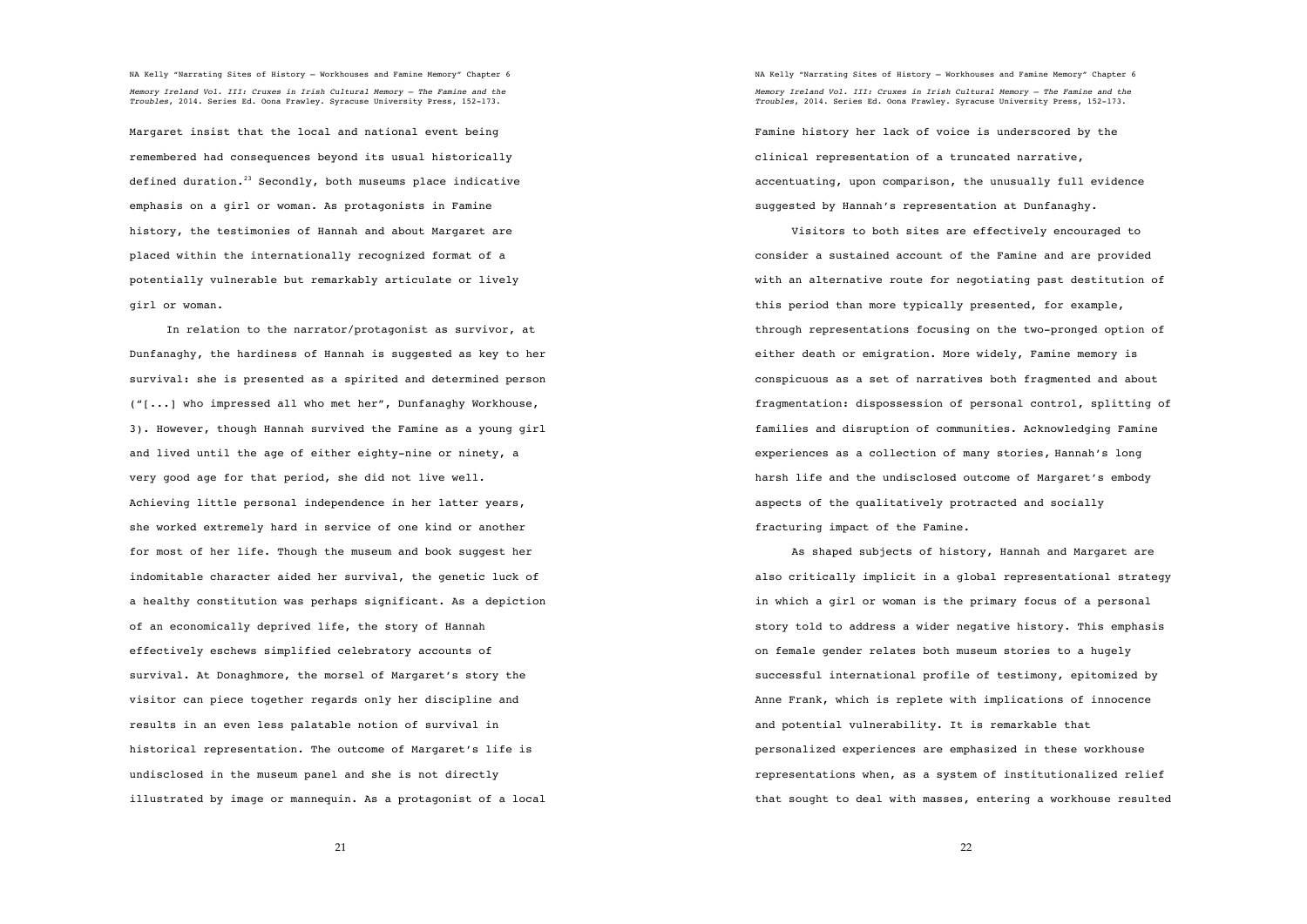in the separation of genders, a dehumanizing rotation of feeding and the allocation of work through an absolute loss of personal agency. By means of their representations in exhibition settings Margaret and Hannah are each elevated to what Davis describes as "privileged witnesses to her time" (2010, 74). Unlike Davis's subjects who are often extraordinary for their historical context and generally highly outgoing, even "self-fashioning" to borrow Davis' term, Hannah and Margaret are privileged witnesses precisely by way of their narrative function as reflections on the mundaneness of disempowerment. Their stories not only iterate tales of poverty: they point usefully to wider histories of bureaucracy, micro-governance and everyday life in nineteenthcentury Ireland.

The difficultly of engaging with silence or lack of speech is articulated by two unlikely, probably illiterate, women speaking from the past. $^{24}$  Margaret Kelleher refers to the potential for discussions on the inexpressible to become a rhetorical tool (1997, 4), and Mandel advises on the limits of reiterating paradoxes of language and silence (2002, 608). Instead of a directionless reiteration of the difficulty of iteration, the focus on two women at Dunfanaghy and Donaghmore indicates a path of useful representation, transcending victim–narratives to conflate issues of representational agency, historical visibility and literacy. Though neither woman was in a position to be heard during in her lifetime (Hannah was near the end of her life when the interviews took place) the reach of their stories through time gives

NA Kelly "Narrating Sites of History – Workhouses and Famine Memory" Chapter 6 *Memory Ireland Vol. III: Cruxes in Irish Cultural Memory – The Famine and the Troubles*, 2014. Series Ed. Oona Frawley. Syracuse University Press, 152-173. fractional voice to a section of Irish society struggling for

basic literacy and quality of life within a socio-economic descriptor which rendered them susceptible to the worst of Famine conditions.

The utterances of history occurring at Dunfanaghy and Donaghmore are co-existent to the nation as a definitively modern conceptual entity ritualized through naming. The challenge of defining collective memory as a discreet manifestation of community is addressed through pronouncements of individual life where the single female is rendered as a stand in for the experiences of many. The voices of Hannah and of Margaret's reporting officer do not allow for dialogue and firmly place the past at a distance, while also promoting awareness of how the present creates the subjects of history. In this mix, concerns of localism, nationalism and globalism interact and constructions of collective identity are only geographically oriented but temporally inclined also. Critically, the centrality of voice in accessing history is stressed and the paradoxical disparity of who usually gets to be heard in negative history is momentarily remedied in related but differentiated paradigms at each site: a far, and purposeful if interdependent, cry from the reverberations of Pugin, Yeats and Lady Augusta.

#### Notes

1. Over 11,000 men across Ireland were employed at any one time on the building project as they were all built simultaneously (O'Connor 1995, 90). During the height of the Famine,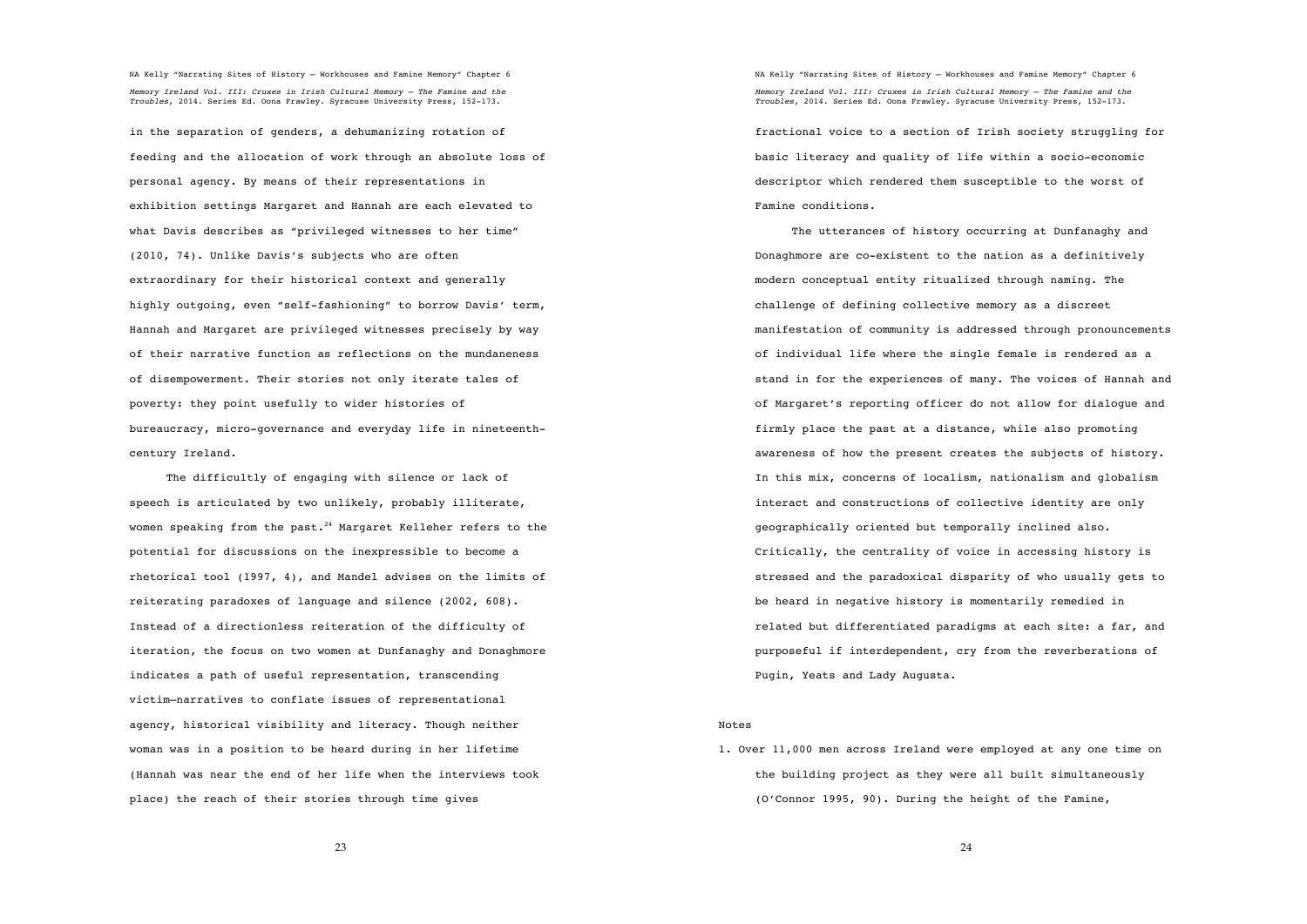workhouses featured as sites of popular protest and were depicted in related news print illustrations:

Demonstrations outside the workhouses – institutions that were a visible and countrywide sypmbol of poverty – also became a common way of protesting at the inadequacy and inefficiency of the relief provision (Kinealy 2002, 127).

- 2. Since Irish Independence remaining workhouse sites have mostly became county homes, district hospitals or county hospitals.
- 3. Commemorating such places, and their records, is now reliant on local tourist information concerns and the aleatory interventionist enthusiasm of local historians or interested individuals or groups. There are abstracted representations such in the Famine rooms at the Johnstown Irish Agricultural Museum and Famine Exhibitions, County Wexford, where the 'Entrance Door to Callan (Co. Kilkenny) Workhouse' is presented as an altered artefact among others in an exhibition setting.
- 4. For example, the Ballinrobe Workhouse was described in these terms in an article in *The Mayo Constitution*, on 23rd March, 1847 (Mayo County Library 2004, 81-82).
- 5. As noted by Claire Hackett and Bill Rolston "[...] storytelling is far from simple, uncomplicated and non-contentious" (2009, 372). Their study of the use of storytelling for victims of political violence in Northern Ireland traces the tensions, problems and potentials between "unofficial" and "official" strategies in particular. Mark Reinhardt, in his exploration of the story of Margaret Garner, on whom Tony Morrison's novel, *Beloved* is based, asks the difficult question: "What

NA Kelly "Narrating Sites of History – Workhouses and Famine Memory" Chapter 6 *Memory Ireland Vol. III: Cruxes in Irish Cultural Memory – The Famine and the Troubles*, 2014. Series Ed. Oona Frawley. Syracuse University Press, 152-173.

constitutes a responsible telling?" (2002, 117). For him, the idioms of silence and ventriloquism ultimately highlight the contradiction of wanting to bear witness and make possible testimony (119). These concerns underpin my consideration of agency - retrospectively endowed, where denied in the past.

- 6. From 1847, the Quarter Acre Law implemented a £4 Rating Clause which meant landlords were responsible for holdings under £4, while the Gregory Quarter Acre clause decreed that there was no relief for a cottier who held more than a quarter acre.
- 7. First published in 1987, the novel is derived from the story of a particular slave, Margaret Garner. Reinhardt initially describes Garner, who is also the subject of his work (2002),
	- as

[...] a woman, who, in 1856, found herself at the centre of one of the most symbolically charged and widely discussed of all fugitive slave cases. Garner's notoriety at the time was due to an act she committed at the moment of capture - she killed one of her children. (83)

- 8. The names he refers to are in a quotation from *The Famine Decade: Contemporary Accounts, 1841-1851* (edited by John Killen), where a number of people are named as dying from hunger and, for some, details are given of where they were found dead.
- 9. Emigration assistance was one shilling per pound of the poor rate (O'Connor 1995, 68), if the individual was granted the right to emigrate by the local Commission. Ó Murchadha: "With the passing of the 1838 Act, the word 'pauper' entered currency in Ireland, acquiring connotations of institutional dependency, effective loss of citizenship and human dignity" (2011, 24).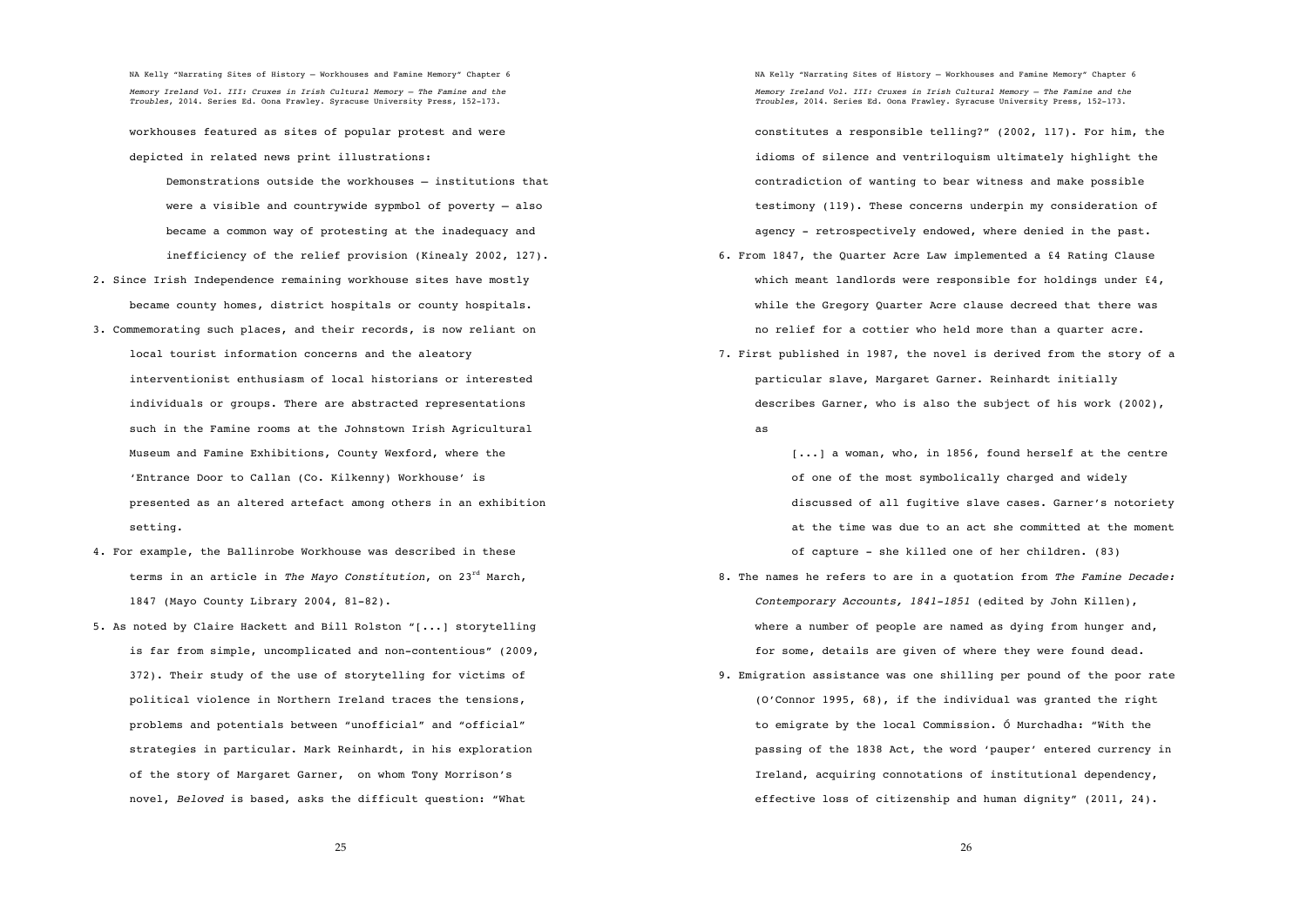Dissuasive practices such as the notorious 'workhouse test' linked outdoor relief to indoor relief measures ostensibly as a means to ensuring only the truly needy received access to wokhouse places, but in effect led to the loss of outdoor relief for many who needed it but refused accommodation in workhouses, usually out of fear of the likelihood contagion and death.

- 10. The Poor Law Commission briefed Wilkinson that the workshouse were to be cheaply built and decoration excluded (Ó Murchadha 2011, 25). All but five were new buildings (Kissane 1995: 92).
- 11. This procedure was described in 2009 by a museum guide at Donaghmore Workhouse & Agricultural Museum.
- 12. "[…] children over the age of two were separated from their parents, and saw them afterwards only at very restricted intervals" (Ó Murchadha 2011, 24).
- 13. Foynes notes that an official reading of the Poor Rate was that it would benefit the poor sections of society. He quotes Trevelyan:

The necessity of self-preservation and the knowledge that rents can be saved from the encroachments of poor-rates, only in proportion as the poor are cared for and profitably employed, will secure a fair average good conduct on the part of the landed proprietors, as in England, and more favourable circumstances will induce improved habits. (2004, 73)

14. Donnelly notes:

[T]he 130 poor law unions into which Ireland was divided were each self-contained raisers and spenders of their

NA Kelly "Narrating Sites of History – Workhouses and Famine Memory" Chapter 6 *Memory Ireland Vol. III: Cruxes in Irish Cultural Memory – The Famine and the Troubles*, 2014. Series Ed. Oona Frawley. Syracuse University Press, 152-173.

own tax revenue; the poorest unions in the country had to go it alone, even though their ratepayers might well sink under the accumulating weight of the levies needed to support a growing mass of pauperism (2001, 22). Kissane writes that the workhouse was viewed as a place of absolute last resort when, following a fever epidemic, the average weekly mortality rates in the workhouses rose in a matter of months from four per thousand in October 1846 to twenty-five per thousand by April 1847 (1995, 89). Ó Murchadha notes:

Exterior appearance and internal conditions soom engendered a loathing so deep for the workhouses among the people that even in the harshest periods leading up to 1845, nowhere were the more than half full; resorted to chiefly be those already socially outcast, professional beggars and street prostitutes. (2011,

25)

## Also:

The evidence for persons consciously opting to die rather than accept workhouse places is plentiful, and in many investigations, especially inquests, we are given the exact words uttered by dying persons to his effect, as told to nieghbours, priests of Poor Law officials. (104) 15. The table is reproduced from Joel Mokyr 's *Why Ireland Starved: a Quantitative and Analytical History of the Irish economy, 1800-1850* (1983) and the map from Dudley Edwards and T. Desmond Williams' *The Great Famine: studies in Irish History, 1845-52* (1956). According to Kissane, prior to the Famine the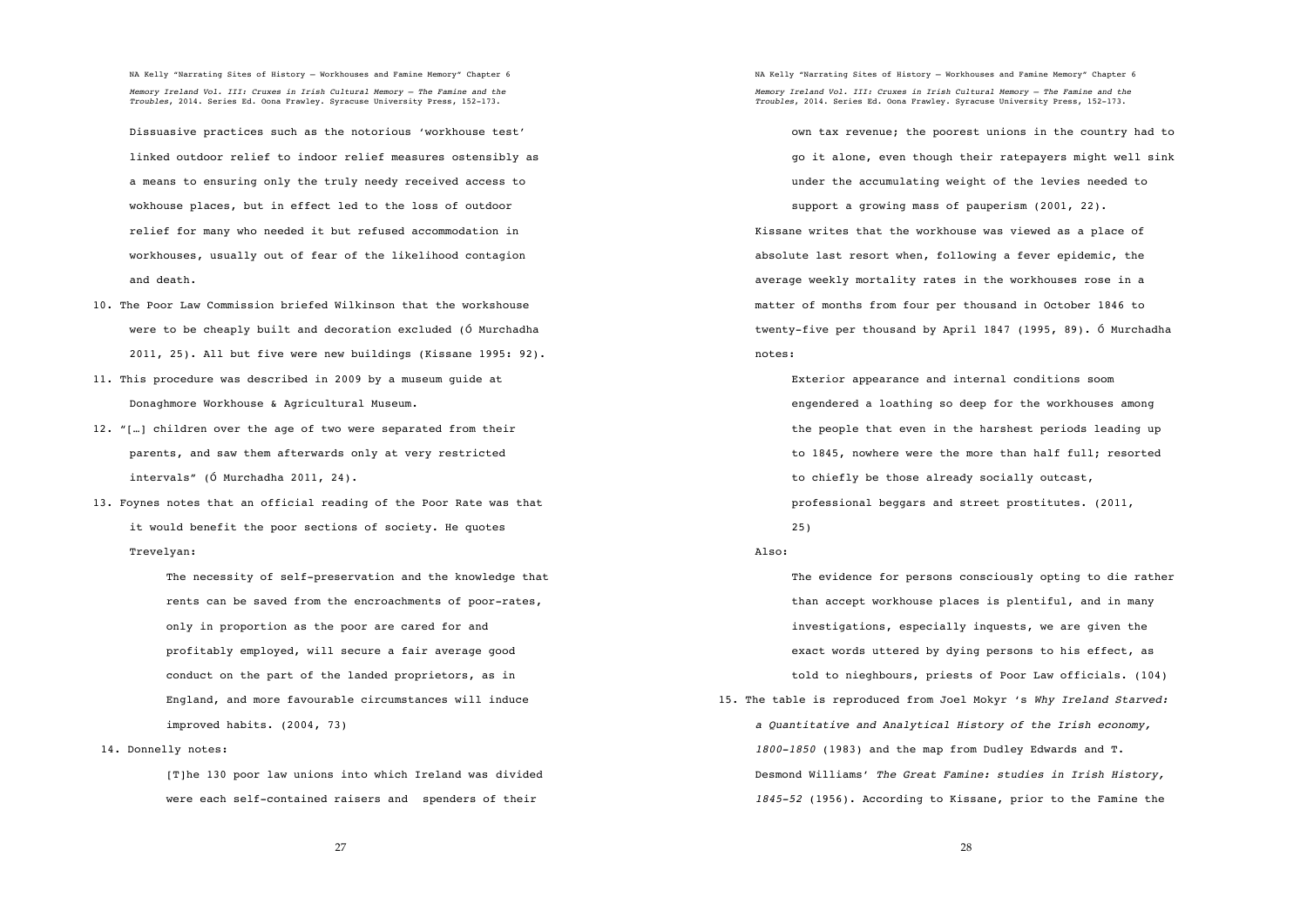population was increasing, and that due to Famine emigration and conditions in Ireland, the fall in birth rate can be read as a constituent of population decline (1995, 172).

16. The booklet, *The Story of 'Wee Hannah': a Waif of the Famine, as told to her benefactor Mrs. Law*, is made up in the main of a series of long quotations from an interview Law undertook before Hannah died (Dunfanaghy Workhouse). Hugh Law, an MP, built a one-roomed house for Hannah where she died. Hannah was born in either 1835 or 36, and died in 1926. The Heritage Centre was opened to the public in 1995, website:

# http://www.dunfanaghyworkhouse.ie/.

17. Both live shows and artificially arrested or created tableaus equate seeing or witnessing with understanding. Kirshenblatt-Gimblett alludes to this when she describes early museums as "surrogate theatres" (1998, 34). She also mentions the panoptical aspect:

> the chance to see without being seen, to penetrate interior recesses, to violate intimacy [...] in its more benign mode, the panoptic takes the form of hospitality [...] The issue is the power to open up sight differentially, to show with respect to others what one would not reveal about oneself – one's body, person and life" (55).

The presentations at Dunfanaghy primarily fluctuate between these two modes of panoptical display.

18. The increased use of simulation technologies, at science and natural histories museums for example, are indicative of this trend from spectacle to participation in exhibition practices. NA Kelly "Narrating Sites of History – Workhouses and Famine Memory" Chapter 6 *Memory Ireland Vol. III: Cruxes in Irish Cultural Memory – The Famine and the Troubles*, 2014. Series Ed. Oona Frawley. Syracuse University Press, 152-173.

- 19. Scott writes specifically on homosexuality, but her account of subject, difference and history is useful in my discussion on retrospective views of otherness. At time of writing, the Dunafaghy Heritage Centre was developing the use of headphones and multi-lingual voice-overs for the displays also.
- 20. The museum opened to the public 1993. Further information on Donaghmore Workhouse and Agricultural Museum website:

http://www.donaghmoremuseum.com/index.html. Accessed 22 December 2011. The 5 original workhouse buildings on the site date from 1853 and the site was opened on foot of amendments made to the poor law in 1850, which saw the building of extra workhouses. The front two are preserved as museum spaces. A creamery was developed on the site, opening in 1927, but is now closed. There is also, as with many workhouse sites, a cemetery to the back of the site.

- 21. The others are John Byrne, Dr. John Faran Harte (the Big Doctor) and George Wilkinson.
- 22. *The Leinster Express*, 8 November 2006. Van Diemen's Land was the former name of the Australian state of Tasmania and from 1803 it was a British penal colony. Some Irish were sent there for involvement with the Young Ireland Movement. From 1853 convicts were no longer sent there and the island changed its name to Tasmania in 1856. This suggests that Margaret Fitzgerald would not have been sent there in 1860, as the article suggests.
- 23. Publications up to the mid 1990s, both academic and popular, tend to date the Famine duration from 1845 to 1848, while subsequent publications invoke 1852 or later as an endpoint.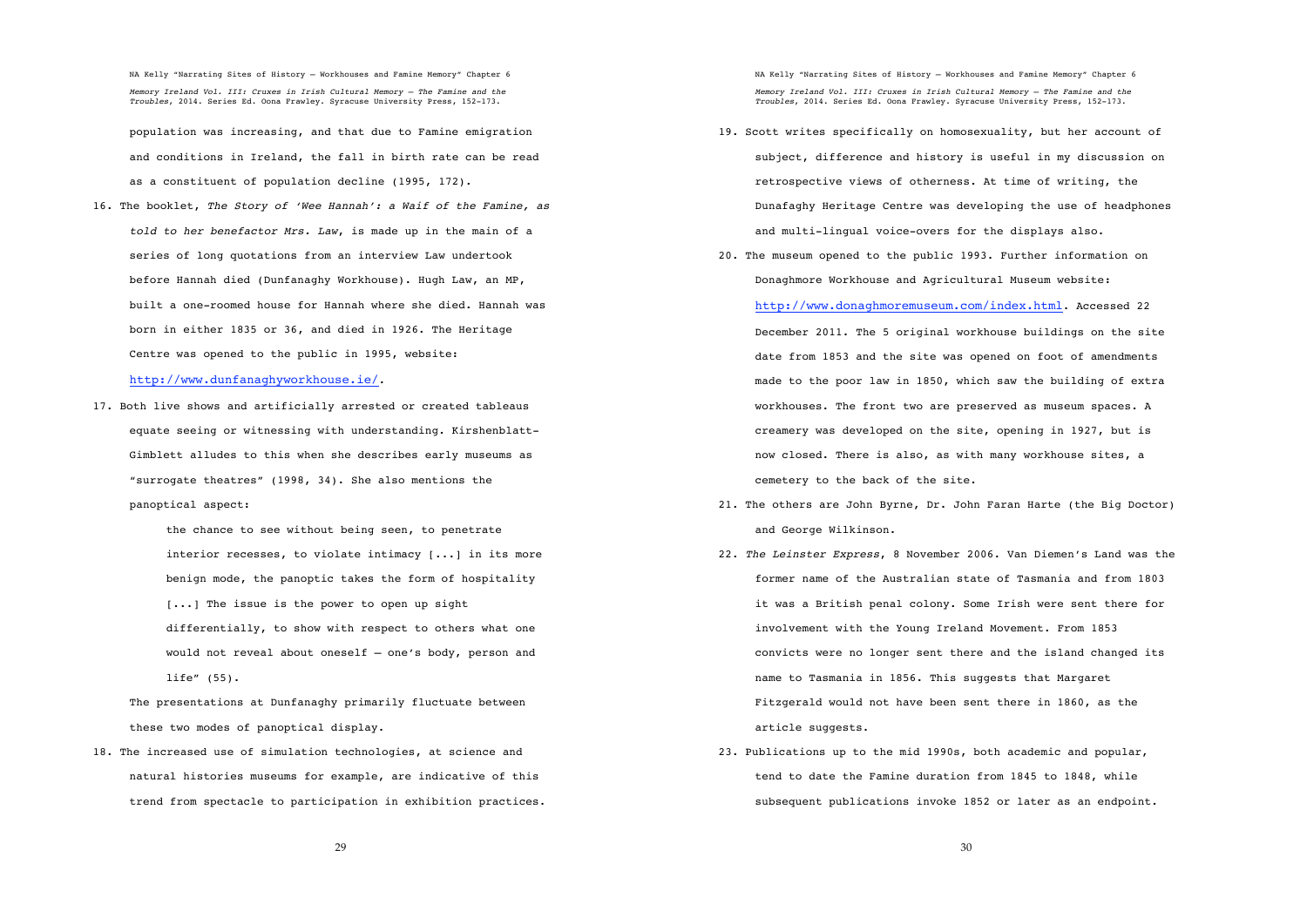24. There are other examples of young females assigned a central position in cultural works on the theme of the Famine, including Alanna O'Kelly's poignant sound installation *Ómos*  (1994-95) developed from a performance piece and the hugely popular children's book trilogy based on the Famine, by Marita Conlon-McKenna, *Under the Hawthorne Tree* (1990)*, Wildflower Girl* (1992) and *Fields of Home* (1996).

#### **Images**

Figure 1: Dunfanaghy Workhouse Heritage Centre, Co. Donegal,

Exterior View

Photograph: by author

Credit: Donegal Famine Heritage Centre (Dunfanaghy) Limited,

also known as The Workhouse

Figure 2: Dunfanaghy Workhouse Heritage Centre, Co. Donegal, Room with Hannah as a girl

Photograph: by author

Credit: Donegal Famine Heritage Centre (Dunfanaghy) Limited,

also known as The Workhouse

Figure 3: Dunfanaghy Workhouse Heritage Centre, Co. Donegal, Information Panel, Famine Room

Photograph: by author

Credit: Donegal Famine Heritage Centre (Dunfanaghy) Limited, also known as The Workhouse

NA Kelly "Narrating Sites of History – Workhouses and Famine Memory" Chapter 6 *Memory Ireland Vol. III: Cruxes in Irish Cultural Memory – The Famine and the Troubles*, 2014. Series Ed. Oona Frawley. Syracuse University Press, 152-173. Figure 4: Donaghmore Workhouse and Agricultural Museum, Co. Laois, Exterior View Photograph: by author Credit: Donaghmore Workhouse & Agricultural Museum Figure 5: Donaghmore Workhouse and Agricultural Museum, Co. Laois, Dormitories Photograph: by author Credit: Donaghmore Workhouse & Agricultural Museum Figure 6: Donaghmore Workhouse and Agricultural Museum, Co. Laois, Information Panel, Exhibition Room Photograph: by author Credit: Donaghmore Workhouse & Agricultural Museum Works Cited Blom, Thomas. 2000. "Morbid Tourism – A Postmodern Market Niche with an Example from Althrop". Norwegian Journal of Geography 54  $(1): 29-36.$ Davis, Natalie Zemon. 2010. Chapter 3 "Fashionings". A Passion for History Conversations with Denis Crouzet, Natalie Zemon Davis, 63-91. Kirksville, Missouri: Truman State University Press. Donnelly Jr. James S. 2001. The Great Irish Potato Famine. Gloucestershire: Sutton Publishing. Dunfanaghy Workhouse. N.D. The Story of 'Wee Hannah' – A Waif of the Famine, as told to her benefactor, Mrs. Law*.* Dunfanaghy: The Workhouse.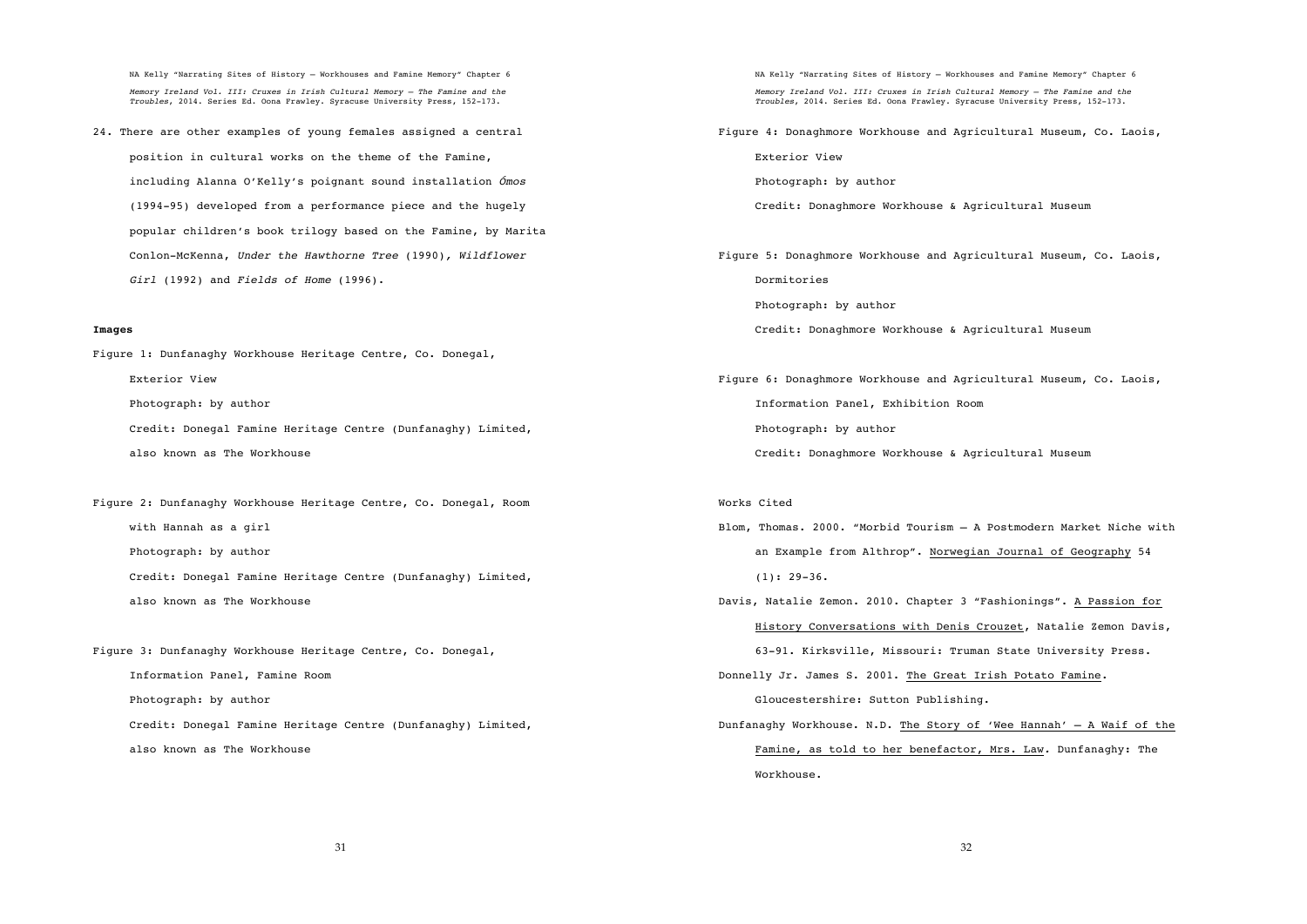NA Kelly "Narrating Sites of History – Workhouses and Famine Memory" Chapter 6

*Memory Ireland Vol. III: Cruxes in Irish Cultural Memory – The Famine and the Troubles*, 2014. Series Ed. Oona Frawley. Syracuse University Press, 152-173.

Eagleton, Terry. 1995. "Heathcliff and the Great Hunger". Heathcliff

and the Great Hunger: Studies in Irish Culture*,* Eagleton,

Terry, 1-26. London and New York: Verso.

- Foynes, Peter. 2004. The Great Famine in Skibbereen and District*.* Skibbereen: Irish Famine Commemoration (Skibbereen Ltd).
- Hackett, Claire and Rolston, Bill. 2009. "The burden of memory: Victims, storytelling and resistance in Northern Ireland". Memory Studies 2 (3): 355-376.
- Jackson, Alvin. 1999. Ireland 1798-1998. Malden/Oxford/Victoria: Blackwell Publishing.Kacandes, Irene. 1999. "Narrative Witnessing as Memory Work: Reading Gertrud Kolmar's A Jewish Mother". Acts of Memory: Cultural Recall in the Present, ed. Mieke Bal, Jonathan Crewe, and Leo Spitzer, 55-71. Hanover: University Press of New England.
- Kelleher, Margaret. . 1997. The Feminization of Famine Expressions of the Inexpressible? Cork: Cork University Press.
- Kennedy, Liam, Ell, Paul S., Crawford, E.M. and Clarkson, L.A. 1999. Mapping the Great Irish Famine*.* Dublin: Four Courts Press.
- Kinealy, Christine, 2002. "Riot, Protest and Poular Agitation", The Great Irish Famine: Impact, Ideology and Rebellion, Christine Kinealy, 117-148. Hampshire and New York: Palgrave.
- Kirshenblatt-Gimblett, Barbara. 1998. "Objects of Ethnography". Destination Culture, Barbara Kirshenblatt-Gimblett, 17-78. Berkley/Los Angeles/London: University of California Press.
- Kissane Noel. 1995. The Irish Famine: A Documentary History. Dublin: The National Library of Ireland/Syracuse University Press. Mandel, Naomi. 2002. "'I Made the Ink': Identity, Complicity, 60 Million, and More". Modern Fiction Studies 48 (3): 581-613.

NA Kelly "Narrating Sites of History – Workhouses and Famine Memory" Chapter 6

*Memory Ireland Vol. III: Cruxes in Irish Cultural Memory – The Famine and the Troubles*, 2014. Series Ed. Oona Frawley. Syracuse University Press, 152-173.

- Mayo County Library. 2004. The Famine in Mayo: A Portrait from Contemporary Sources, 1845-1850*.* Castlebar: Mayo County Library.
- McLean, Stuart. 2004. The Event and its Terrors Ireland, Famine, Memory. Stanford: Stanford University Press.
- Nora, Pierre. 1996**.** "General Introduction: Between Memory and History" Realms of Memory: Rethinking the French Past. Volume I: Conflicts and Divisions*,* Pierre Nora,1-20. New York: Columbia University Press.
- O'Connor, John. 1995. The Workhouses of Ireland: The Fate of Ireland's Poor*.* Dublin: Anvil Books.
- Ó Murchadha, Ciarán. 2011. The Great Famine Ireland's Agony 1845- 52. London and New York: Continuum.
- Reinhardt, Mark. 2002. "Who Speaks for Margaret Garner? Slavery, Silence, and the Politics of Ventriloquism". Critical Inquiry 29 (1): 81-119.
- Riegel, Henrietta. 2004. "Into the Heart of Irony: Ethnographic Exhibitions and the Politics of Difference", Theorizing Museums*,* ed. Sharon Macdonald and Gordon Fyfye, 83-104. Oxford (UK) and Cambridge (USA): Blackwell Publishers.
- Rigney, Ann. 2004. "Portable Monuments: Literature, Cultural Memory, and the Case of Jeanie Deans". Poetics Today 25 (2): 361-396. Scott, Joan W. 1991. "The Evidence of Experience". Critical Inquiry
	- 17 (4): 773-797.
- Tóibín, Colm and Ferriter, Diarmuid. 2004. The Irish Famine. London: Profile Books.

#### Websites